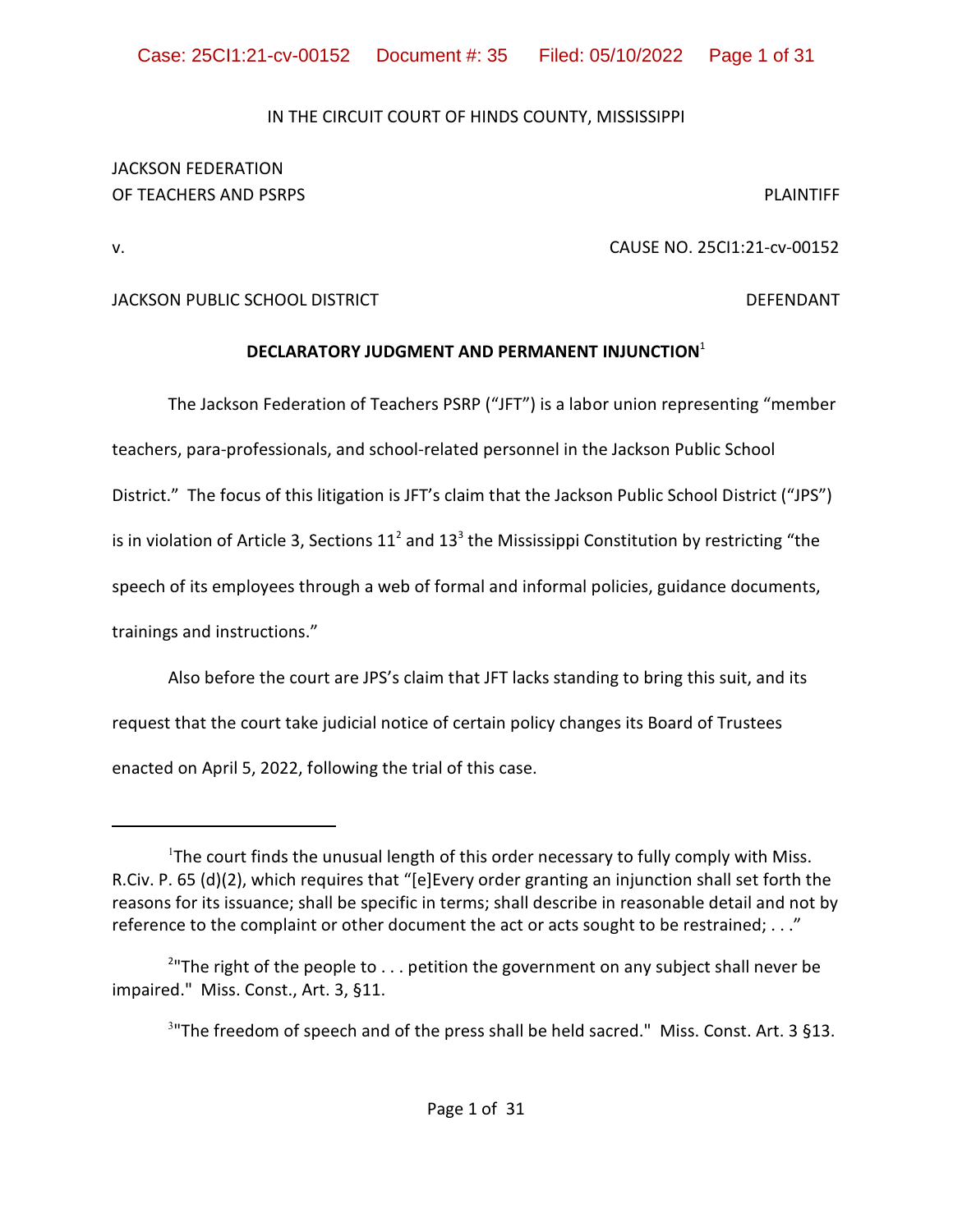Following an initial hearing before Judge Green and two evidentiary hearings before the undersigned judge on JFT's motion for preliminary injunction, the parties agreed that the court should consider the record fully developed at those hearings, and that the court should proceed to decide the question of whether the court should dismiss the case or issue a declaratory judgment and permanent injunction. For the reasons stated below, JPS's motion to dismiss is denied; its motion for the court to take judicial notice is granted; and JFT's petition for a declaratory judgment and an injunction are granted in part and denied in part.

#### **The Policies at Issue**

JPS's definition of "confidential information" is set out in its "GACC – Confidential

Information" policy.

# GACC – CONFIDENTIAL INFORMATION

**All information** that pertains to the district, its employees, its students, its operations, and/or related matters constitutes proprietary information that belongs to JPS and is **strictly confidential**. \* \* \*

No employee shall disclose, divulge or otherwise compromise any confidential information **except as authorized by the superintendent and/or board of trustees**. In addition, this policy strictly prohibits the unauthorized possession, disclosure, removal, distribution or other use of confidential school or district **information**, records, property, or funds." \* \* \*

Any violation of **confidentiality** seriously injures the Jackson Public School District's reputation and can have adverse consequences on the men, women, and students who rely upon the protections afforded by this policy. Therefore, **any policy violation would result in termination**.

(Emphasis added). Once defined, the term "confidential information" permeates JPS's policies

and training.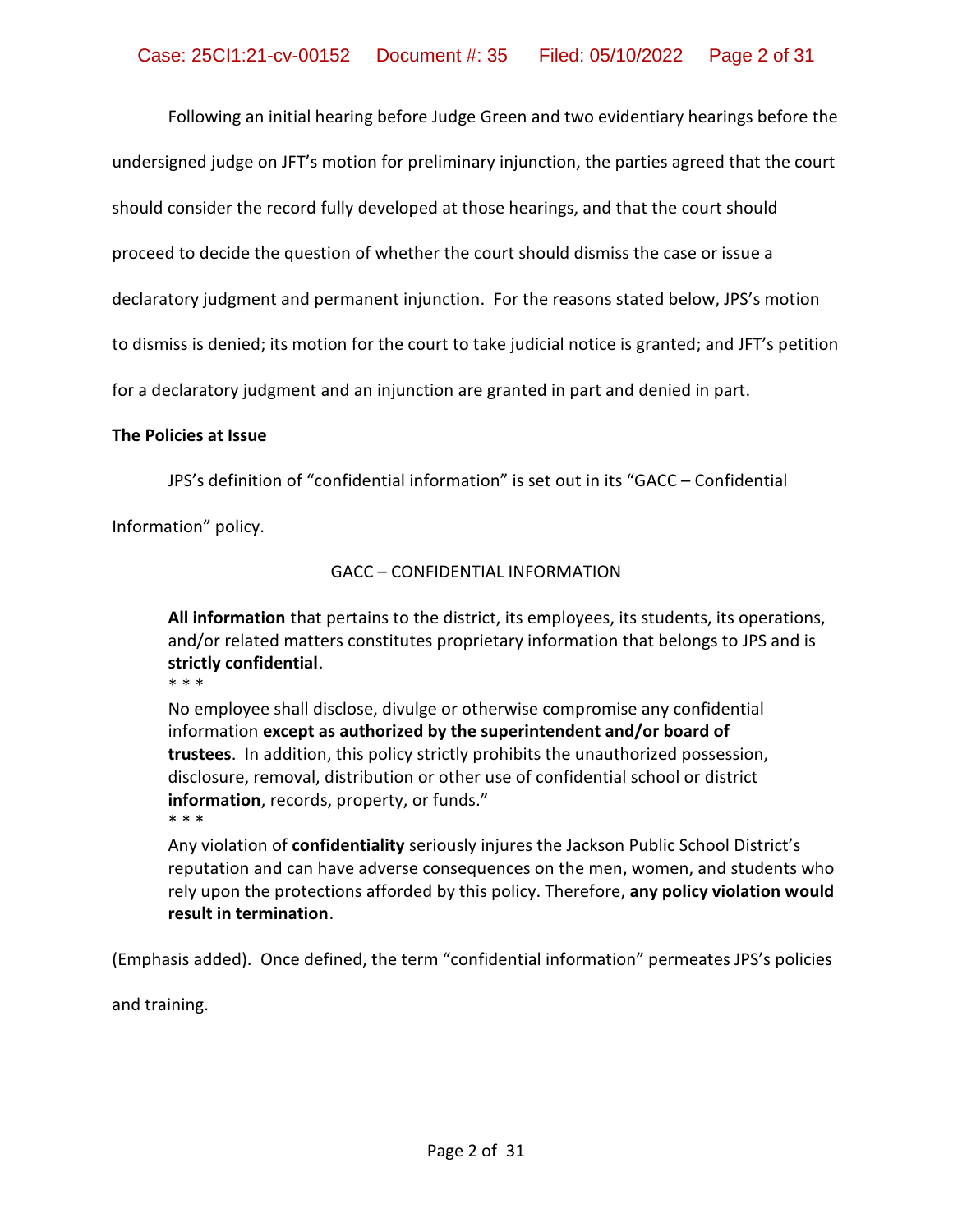#### GBA – STAFF ETHICS

The introduction to JFT's Staff Ethics policy states in part that its "employees have a

responsibility to the school system, to their fellow employees, parents and community and to

the students that they serve to adhere to certain standards of behavior, performance and

conduct. . . ." It then goes on to provide that

generally speaking, the Jackson Public School District expects each of its employees to act in a professional and responsible manner at all times. In addition, examples of some of the more obvious unacceptable behaviors that may subject an employee to disciplinary action, including **termination or revocation of certification** are set forth below.

[Emphasis added] The examples include:

Directing **any criticism** of other staff members or of any department of the school system toward the improvement of the school system. Such constructive criticism is to be made **directly to the particular school administrator** who has the administrative responsibility for improving the situation and then to the superintendent, if necessary. The complaint policy, GAE, is cross-referenced.

\* \* \*

"Prohibited Conduct" includes:

Although not exhaustive, any of the following types of conduct by an employee is grounds for **discipline, up to and including immediate termination**:

7) \* \* \* The district recognizes the obligation of all employees of the school district to be conscious of their professional responsibility not to divulge information presented by a student, parent, a colleague, or an agency **when that revelation is not in the best interest of the district**. The district recognizes that within a human services organization as complex as a school district, it is necessary to share information on a "need to know" basis. However, the sharing of information should only serve to assist, rectify, or resolve a situation and should never be downgraded to **idle gossip or negative commentary to the media, or others within the community**.

36) Unauthorized disclosure or use of **confidential school information** . . . .

[Emphasis added].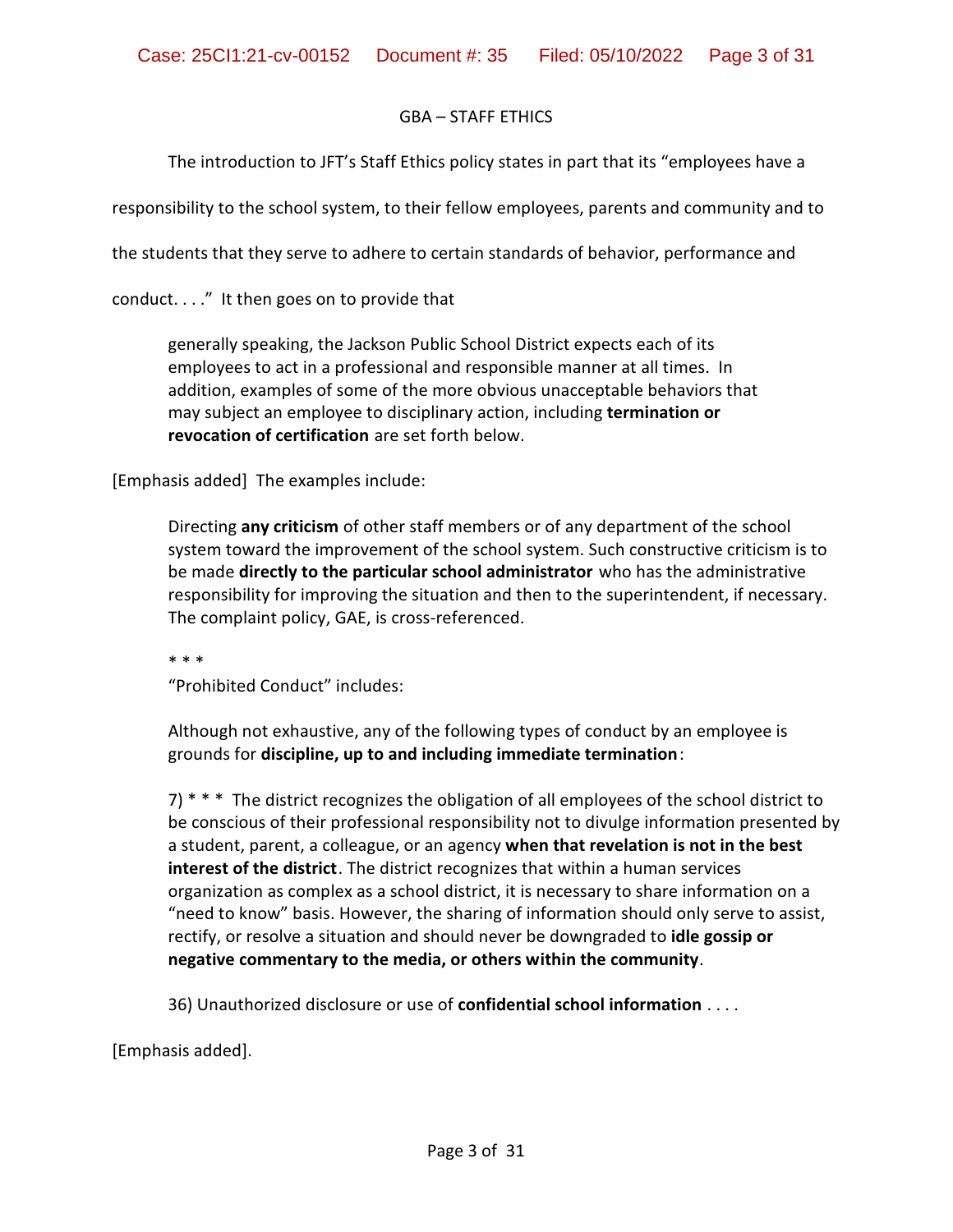# GBAA – SOCIAL NETWORKING WEBSITES

JPS's Social Networking policy provides that "[a]ll employees, faculty and staff of this

school district who participate in social networking websites

**shall not post** any data, documents, photos or inappropriate information on any website or application **that might result in a disruption of classroom activity**. **This determination will be made by the Superintendent**. . . . Violation of any of these policies may result in **disciplinary action, up to and including termination**.

[Emphasis added].

JPS's policy statement on "Using Social Media to Communicate Your Message" states

that the policy applies to employees "using social media, **personally or professionally**," and

that

[o]nline postings and conversations are not private. Do not share **confidential information** whether it is internal school discussions or specific information about students or other staff. What you post will be seen by others and will be online for a long time. It can be forwarded or shared in just a few clicks. Do not write about colleagues or students **without their expressed permission**.

# **ANALYSIS**

# **Judicial Notice**

On April 25, 2022, JPS's counsel filed a motion asking the court to take judicial notice of

certain policy changes that JPS's Board of Trustees enacted on April 5, 2022, following the trial.

The court finds that, pursuant to Miss. R. Evid. 201 (c), the motion should be, and is, hereby

granted.

# **JPS's Motion To Dismiss**

*Federal court action.*

JPS argues in its brief that JFT unsuccessfully pursued a federal court claim that JPS's

media relations policy violates the First Amendment, and that this state-court litigation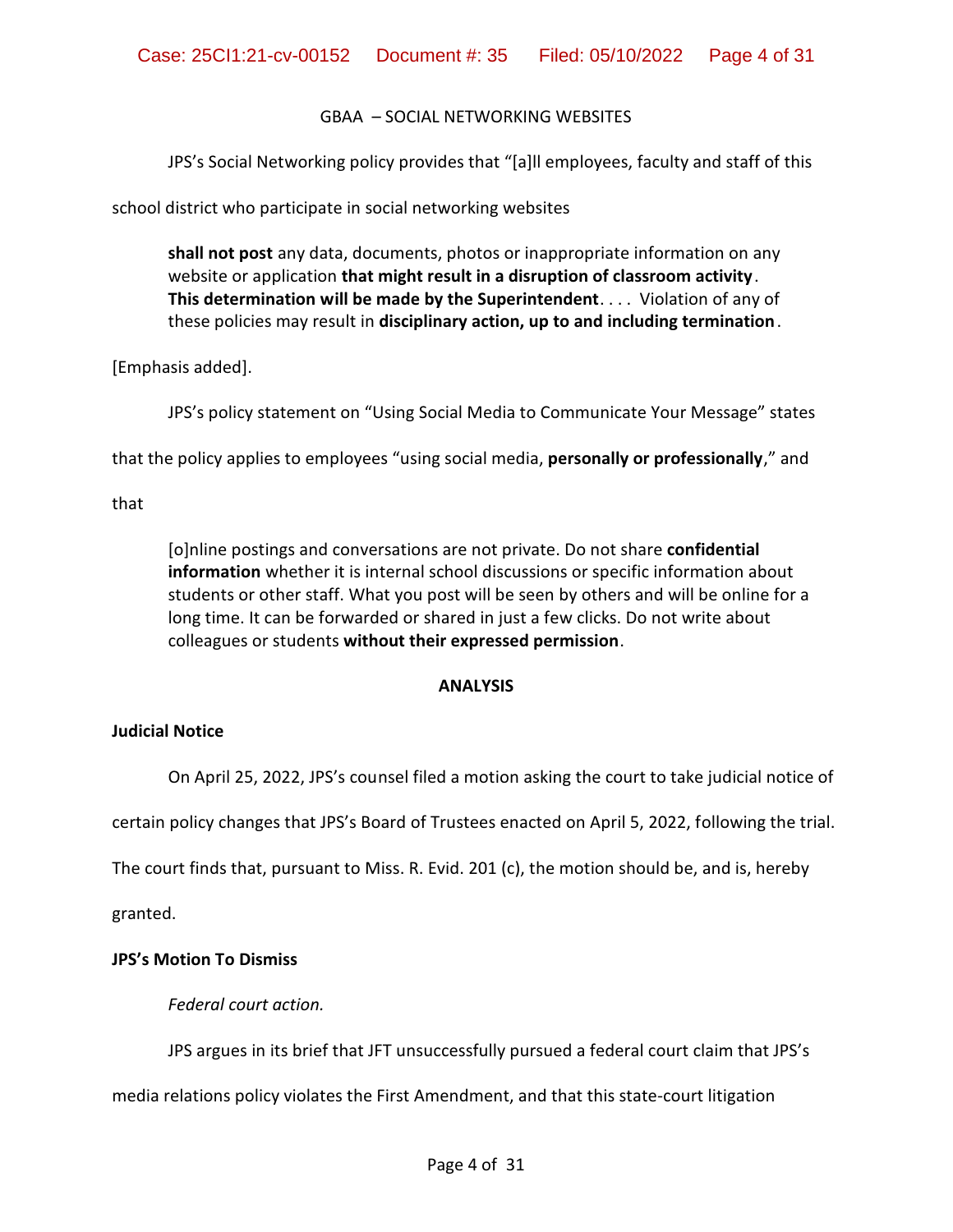amounts to nothing more than JFT's attempt to have a "second bite at the apple." For several reasons, this court rejects the implication that, because the federal district judge dismissed the federal claim, this court should follow suit. As cited by JFT in footnote 1 of its memorandum, our Supreme Court has held

that while federal courts adhere to a stringent definition of standing, limited by Art. 3, § 2 of the United States Constitution to a review of actual cases and controversies, the Mississippi Constitution contains no such restrictive language." *State v. Quitman County*, 807 So. 2d 401 (Miss. 2001); *e.g*. *Araujo v. Bryant*, 283 So.3d 73, 77 (Miss. 2019) (*quoting Davis v. City of Jackson*, 240 So.3d 381, 384 (Miss. 2018). . . .

The focus of the case before this court differs substantially from the case pursued in

federal court. The issue there was a particular teacher's alleged violation of JPS's media policy

which led to termination of that teacher's employment, whereas here, JFT alleges that the

policies at issue are facially unconstitutional under the Mississippi Constitution.

#### **Standing**

The requirements to establish standing in federal court are more stringent than those in

our state courts. In *Luj<mark>an v. Defenders of Wildlife</mark>*,<sup>4</sup> the Supreme Court articulated its

three-part test to determine standing to sue:

- The plaintiff must have suffered an "injury in fact," meaning that the injury is of a legally protected interest which is (a) concrete and particularized and (b) actual or imminent;
- There must be a causal connection between the injury and the conduct brought before the court; and
- It must be likely, rather than speculative, that a favorable decision by the court will redress the injury.

<sup>4</sup> *Lujan v. Defenders of Wildlife*, 504 U.S. 555 (1992).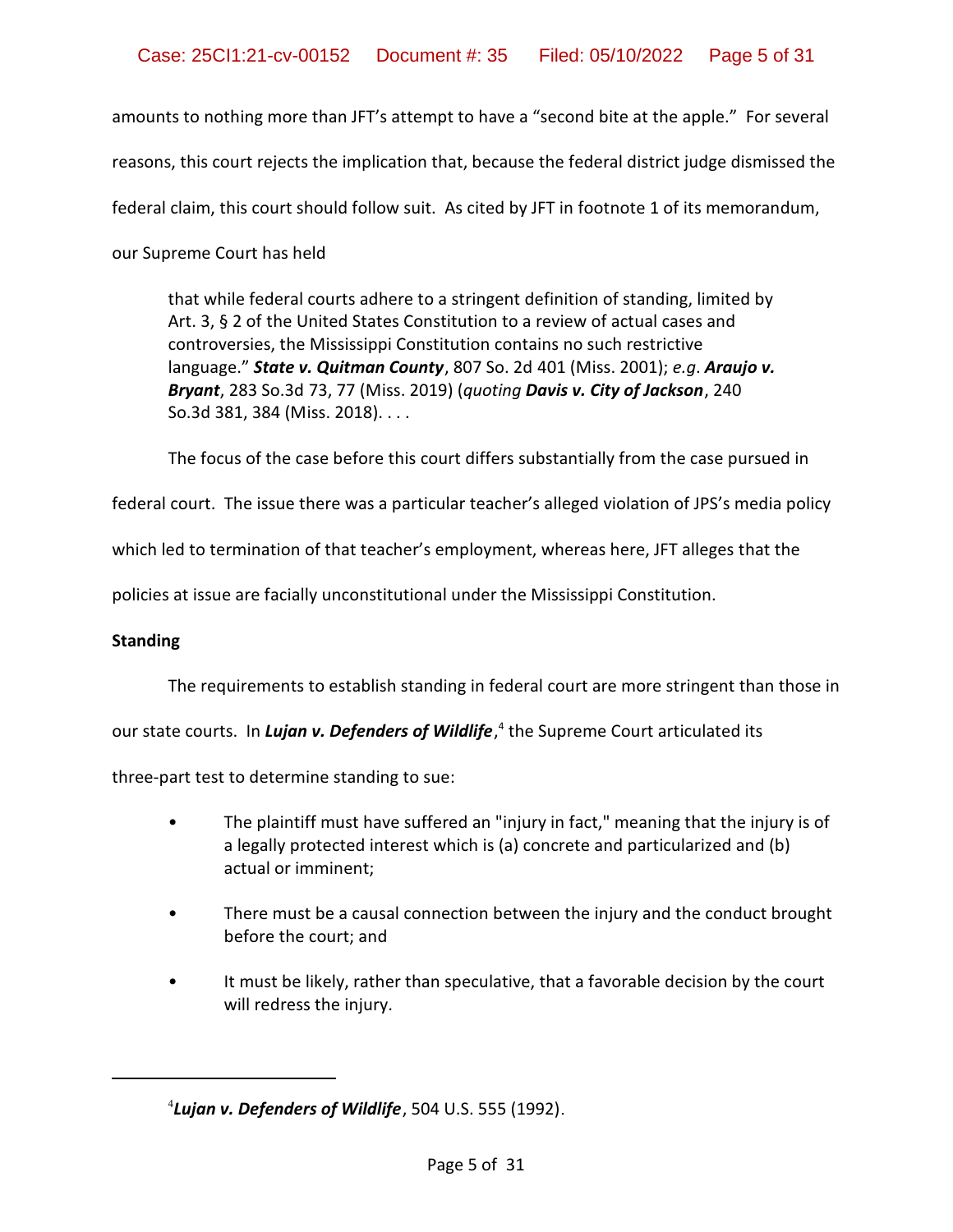By contrast, our Supreme Court has held that "Mississippi's standing requirements are broad."<sup>5</sup>

*JFT's standing on its own behalf*

In *Fordice v. Bryan*, the Court explained that Mississippi parties have standing to "sue

or intervene when they assert a colorable interest in the subject matter of the litigation or

experience an adverse effect from the conduct of the defendant, or as otherwise authorized by

law." 6 However, last year in *Butler v. Watson*, our Supreme Court pointed out that it had

"recently abandoned the "colorable interest" standard for establishing standing," but that **"the**

# **traditional articulation of 'adverse impact' to describe when a party can assert standing to**

**bring a suit" survives**. 7 The *Butler* Court went on to state:

We have described our general law on standing as follows:

Our general standing requirement is important to our review of standing issues because it appropriately focuses judicial review on a plaintiff's legal interest and a defendant's legal duty. However, it must be recognized that different standing requirements are accorded to different areas of the law, and an individual's legal interest or entitlement to assert a claim against a defendant must be grounded in some legal right recognized by law, whether by statute or by common law. Quite simply, the issue adjudicated in a standing case is whether the particular plaintiff had a right to judicial enforcement of a legal duty of the defendant or, as stated in *American Book Co. v. Vandiver*, 181 Miss. 518, 178 So. 598

<sup>5</sup>*Desoto Times Today v. Memphis Pub. Co*., 991 So. 2d 609, 612 (Miss. 2008) (*citing Dunn v. Miss. State Dep't of Health*, 708 So.2d 67, 70 (Miss. 1998)).

6 *Fordice v. Bryan*, 651 So. 2d 998, 1003. (*quoting State ex rel. Moore v. Molpus*, 578 So.2d 624, 632 (Miss. 1991)); *see also Mississippi Gaming Comm'n v. Board of Educ*., 691 So.2d 452, 460-61 (Miss. 1997); *Harrison County v. City of Gulfport*, 557 So.2d 780, 782 (Miss.1990); Dye v. State ex rel. Hale, 507 So.2d 332, 338 (Miss. 1987).

<sup>7</sup>*Butler v. Watson*, NO. 2020-IA-01199-SCT (Miss. 2021) (internal citations omitted) (emphasis added).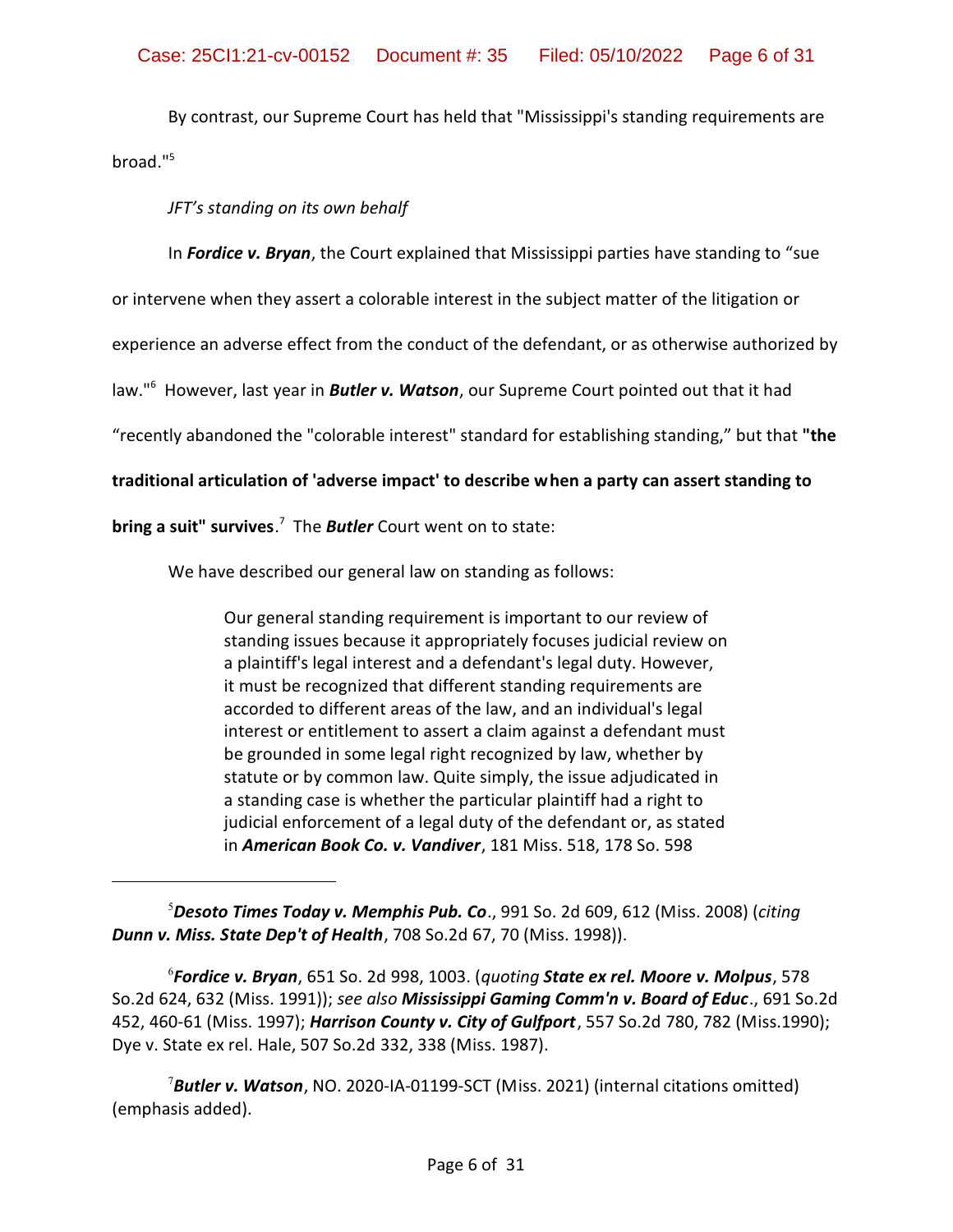(1938), whether a party plaintiff in an action for legal relief can show in himself a present, existent actionable title or interest, and demonstrate that this right was complete at the time of the institution of the action. *Id*. at 599. "Such is the general rule." *Id*. 8

Applying these precedents to JFT's claim of standing on its own behalf in the instant

case, the court must determine whether it has articulated an "adverse impact," that is to say,

that it has an actionable legal interest, and that JPS has a legal duty.

In its Complaint, JFT alleges that JPS's unconstitutional "policies, trainings, instructions,

and other actions . . . have harmed JFT by discouraging membership, limiting access to

information, forbidding members from acting in furtherance of JFT's core purposes, and in

other ways." The court takes judicial notice<sup>9</sup> that, according to JFT's website, it "was

established to give teachers and paraprofessionals a voice within their working environments,"

and they claim to be

a union of professionals that champions fairness; democracy; economic opportunity; and high-quality public education, healthcare and public services for [JPS] students, their families and [their] communities. [They] are committed to advancing these principles through community engagement, organizing, collective bargaining and political activism, and especially through the work our members do. $10<sup>10</sup>$ 

And among JFT's stated purposes are:

- To achieve a spirit of cooperation among the school board, the administration the professionals, the paraprofessionals, the parents, and the public that provides each group an opportunity to contribute their full potential to the improvement of the public education system for our children.
- To become the largest professional organization for teachers and non-certified personnel.

 $^{9}$ Miss. R. Evid. 201(c)(1).

10 http://www.jftpsrp.com/about.html

<sup>8</sup>*Butler at 8, citing City of Picayune v. S. Reg'l Corp*., 916 So. 2d 510, 526 (¶ 40) (Miss. 2005) (emphasis added).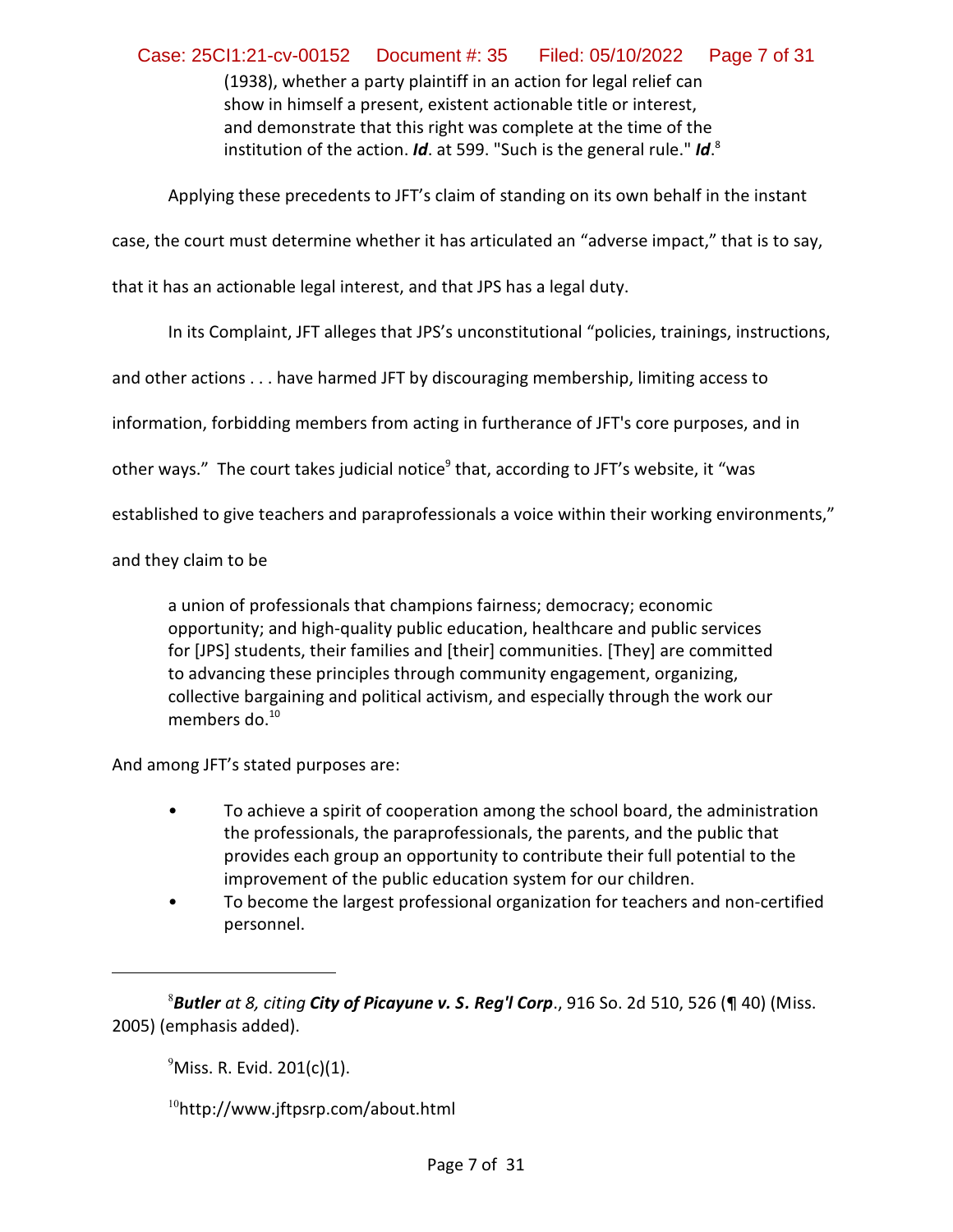Case: 25CI1:21-cv-00152 Document #: 35 Filed: 05/10/2022 Page 8 of 31

- To educate our members in the rights and responsibilities of a majority professional organization.
- To continue improving the working conditions for all school employees.
- To improve the quality of education for all children.
- To continue to promote special screening and treatment programs for students who show symptoms of behavioral problems.

The court finds that JPS's unconstitutional policies have the potential to be frustrated  $$ and in fact, frustrate – these enumerated purposes; and that they both prevent and chill free speech. The court finds that, as an advocacy organization that exists specifically for JPS employees, JFT's existence is dependent on its ability to attract potential members from among JPS's teachers and other employees.

Stated another way, the court finds that JFT is adversely impacted by any JPS policy that

tends to prohibit or restrict its employees from providing information to JFT and others that

would assist JFT in fulfilling its mission and purposes. Such harm and potential harm to JFT is

sufficient to establish its standng to pursue this litigation on its own behalf. $^{11}$ 

*JFT's Associational standing.*

In addition to claiming standing in its own right, JFT also claims it meets the test for associational standing. Thirty-five years ago in *Belhaven Imp. Ass'n, Inc. v. City of Jackson*, the Mississippi Supreme Court addressed associational standing, citing with approval the test set

# out in *Hunt v. Washington*:

The federal view has been stated as follows: Thus we have recognized that an association has standing to bring suit on behalf of its members when: (a) its members would otherwise have standing to sue in their own right; (b) the interests it seeks are germane to the organization's

<sup>11</sup> *See also Miss. Pub. Corp. v. Coleman*, 515 So. 2d 1163, 1175 (Miss. 1987) (discussion of media standing).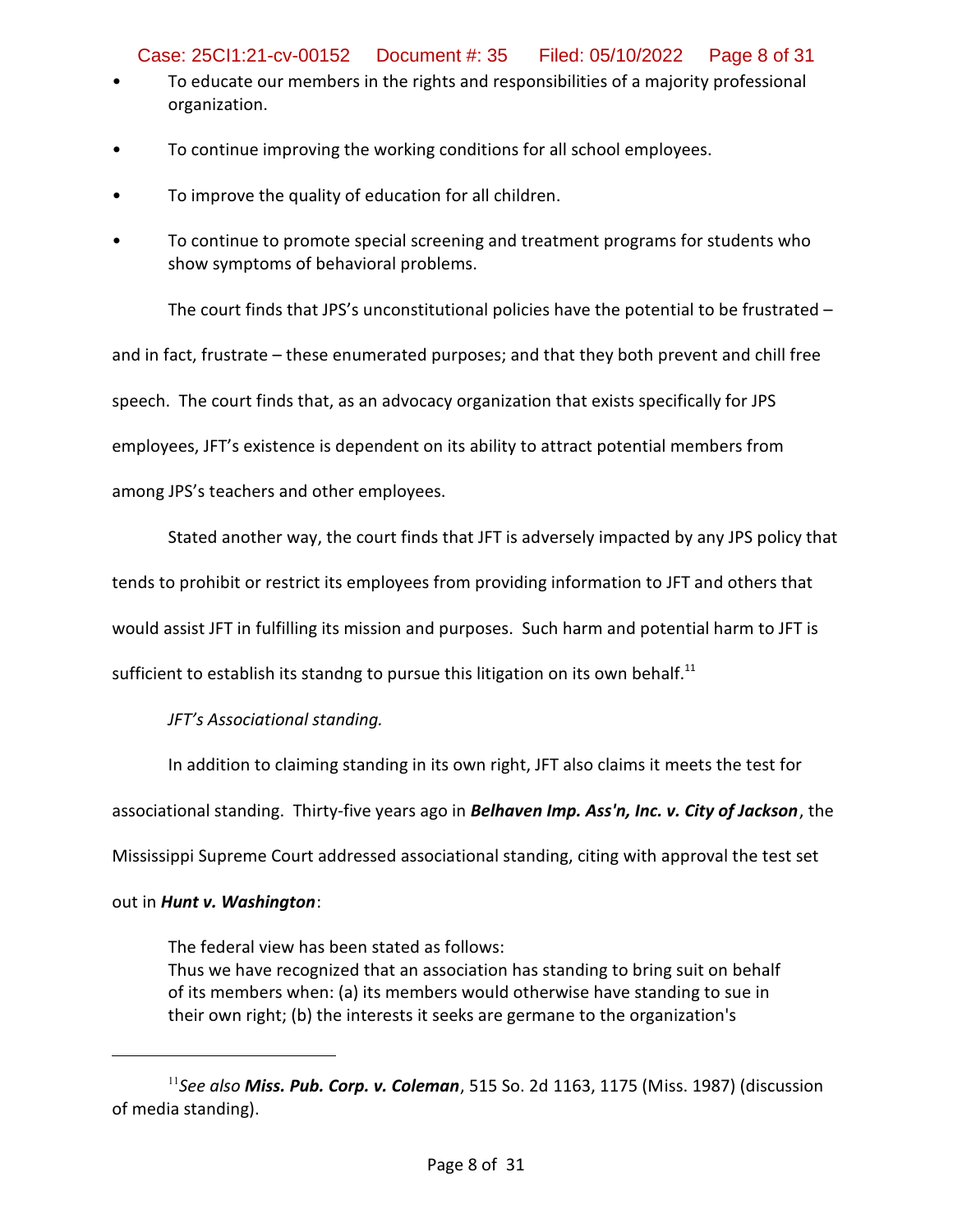purpose; and (c) neither the claim asserted nor the relief requested, requires the participation of individual members in the lawsuit. Case: 25CI1:21-cv-00152 Document #: 35 Filed: 05/10/2022 Page 9 of 31

For standing, the person(s) aggrieved, or members of the association, whether one or more, should allege an adverse effect different from that of the general public. Also, they should show the fact of a representative capacity, particularly of those adversely affected.<sup>12</sup>

> *Factor 1: The association's members would otherwise have standing to sue in their own right.*

The first *Hunt* factor unquestionably is met. The court finds as a fact that while none of

JFT's witnesses at trial were among its then-current employees, JFT nonetheless established

through credible testimony that many of its members were current JPS employees and, as

such, could individually pursue the claims asserted here. Thus, the first *Hunt* factor is met.

*Factor 2: The interests the association seeks are germane to the organization's purpose.*

As stated above,<sup>13</sup> JFT's purposes include achieving "a spirit of cooperation among the

school board, the administration the professionals, the paraprofessionals, the parents, and the

public that provides each group an opportunity to contribute their full potential to the

improvement of the public education system for our children." JFT's purposes also include

"educat[ing its] members in the rights and responsibilities of a majority professional

organization," and "continuing to improv[e] the working conditions for all school employees,"

<sup>12</sup>*Belhaven Imp. Ass'n, Inc. v. City of Jackson*, 507 So.2d 41, 47 (Miss. 1987) (citing *Hunt v. Washington Apple Advertising Comm'n*, 432 U.S. 333, 343, 97 S.Ct. 2434 2441, 53 L.Ed.2d 383, 394 (1977). *See also Mississippi Manufactured Housing Ass'n v. Board of Alderman of City of Canton*, 870 So.2d 1189, 1192 (Miss. 2004).

<sup>13</sup> *See* f.n. 8, and accompanying text above.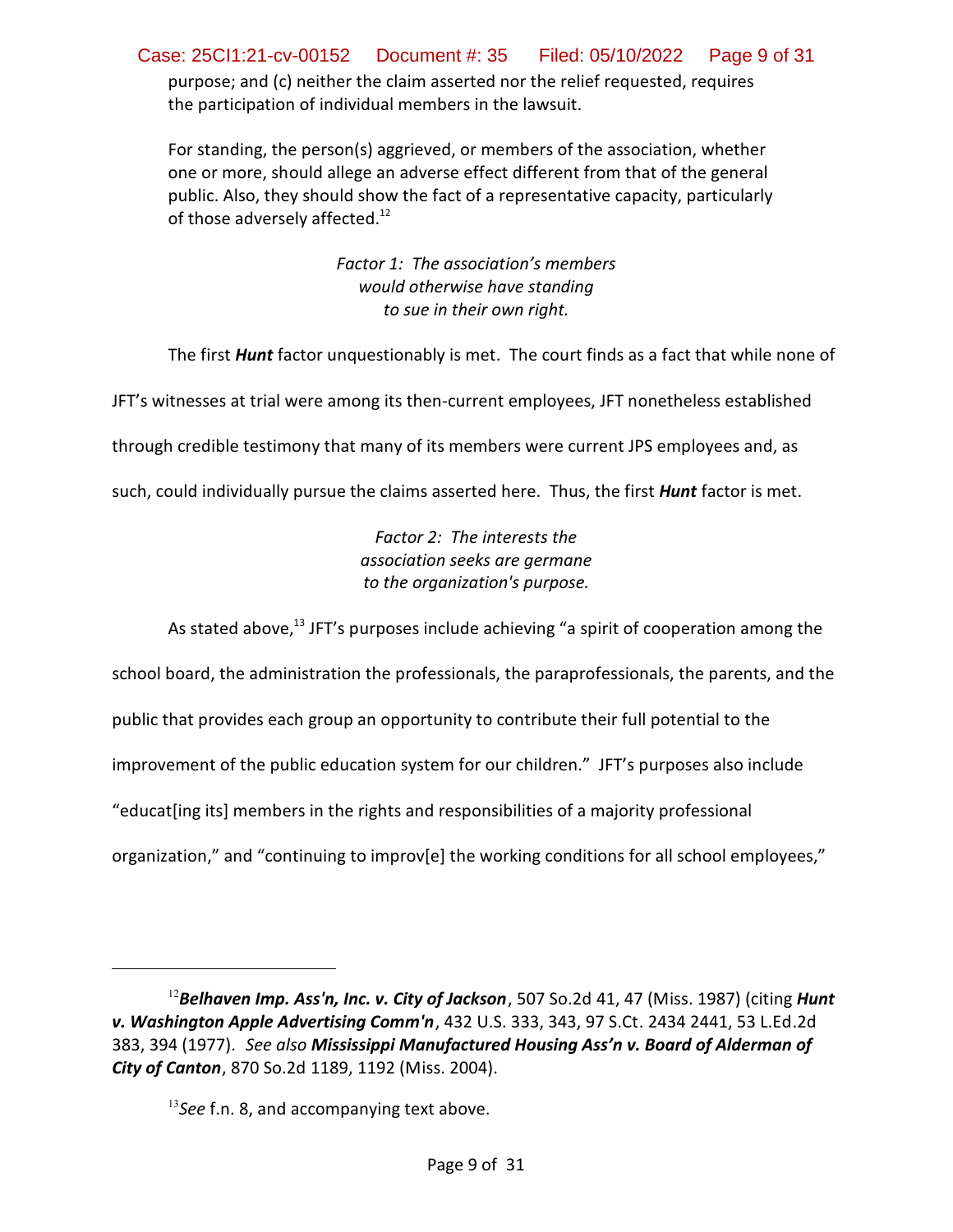as well as "continuing to promote special screening and treatment programs for students who show symptoms of behavioral problems." Case: 25CI1:21-cv-00152 Document #: 35 Filed: 05/10/2022 Page 10 of 31

The court finds all of JFT's purposes to be germane to the "interests [it] seeks" in this litigation, which is to promote the free speech rights of JPS teachers and other school employees, thus enhancing the free flow of information necessary for JFT to better accomplish those purposes.

In its memorandum, JFT states that the policies at issue also do harm to its right of association by chilling free speech which frustrates communication among it, its members, and JPS. The court agrees.

Finally, the court finds that policies which would tend to frustrate JFT's normal organizing, advocacy, and recruitment – even in part – are pertinent to its purposes.<sup>14</sup>

> *Factor 3: Neither the claim asserted nor the relief requested, requires the participation of individual members in the lawsuit.*

Concerning the third *Hunt* factor, JPS argues that there is insufficient information about the individual members to establish standing. However, as the Mississippi Supreme Court recently explained, "when an association seeks only prospective relief and raises only issues of law, it need not prove the individual circumstances of its members to obtain relief, and the third element of associational standing is met. $"15$ 

<sup>14</sup> *Cf*. *Janus v. AFSCME*, 138 S. Ct. 2448, 2473 (2018).

<sup>15</sup> *City of Jackson v. Allen*, 242 So.3d 8, 29 (Miss. 2018) (*citing Mississippi Manufactured Housing Ass'n*, 870 So.2d at 1194).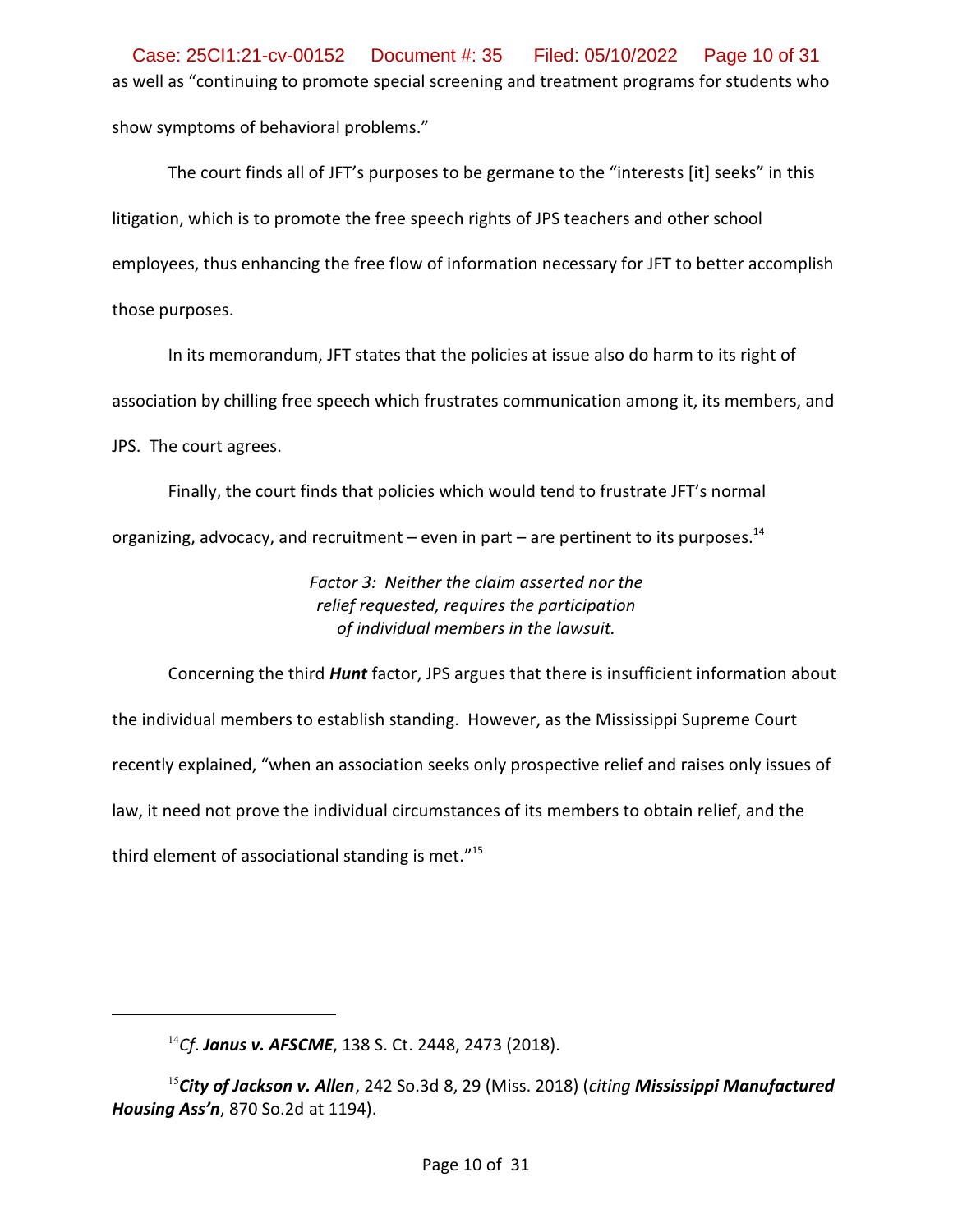# Here, JFT claims that JPS's policies on their face violate the Constitution. Therefore, the court looks only at the language of the policies themselves, thus satisfying the third Case: 25CI1:21-cv-00152 Document #: 35 Filed: 05/10/2022 Page 11 of 31

requirement for associational standing in Mississippi.

As stated above, "different standing requirements are accorded to different areas of the law."<sup>16</sup> And what is more, Mississippi law is "more permissive in granting standing to parties who seek review of governmental actions,"<sup>17</sup> and the test is "quite liberal." *Id*.

The Fifth Circuit has observed that "[w]hen an alleged deprivation of a constitutional

right is involved, most courts hold that no further showing of irreparable injury is necessary."<sup>18</sup>

Courts also have held that restrictions on speech, such as the subject policies, cause irreparable

harm in light of the "chilling effect" they have on the exercise of speech rights. For instance,

the Ninth Circuit has stated that

[a]n ordinance need not be enforced against a speaker to pose a threat to his free speech rights. [Plaintiff] continues to restrain his own speech under the threat that Chapter 8.56 will be enforced against him. This chill on his free speech rights  $\dots$  constitutes irreparable harm." (citations omitted).<sup>19</sup>

The evidence at trial demonstrated that the threat of loss of employment and licensure

in the subject policies has in fact chilled protected speech. The court also finds credible the

testimony of Mr. Gunter, Ms. Anderson and Dr. Stout concerning the chilling effect that JPS's

<sup>16</sup>*Butler v. Watson*, (*quoting City of Picayune v. S. Reg'l Corp*., 916 So. 2d 510, 526 (Miss. 2005)).

17 *City of Jackson v. Greene*, 869 So. 2d 1020, 1023 (Miss. 2004).

<sup>18</sup>*Opulent Life Church v. City of Holly Springs*, 697 F. 3d 279, 295 (5th Cir. 2021) (quoting 11A *Charles Alan Wright, Arthur R. Miller & Mary Kay Kane, Federal Practice and Procedure* § 2948.1 (2d ed. 1995))). *See also Elrod v. Burns*, 427 U.S. 347, 373-74 (1976) ("The loss of First Amendment freedoms, for even minimal periods of time, unquestionably constitutes irreparable injury.").

19 *Cuivello v. City of Vallejo*, 944 F.3d 816, 833 (9th Cir. 2019).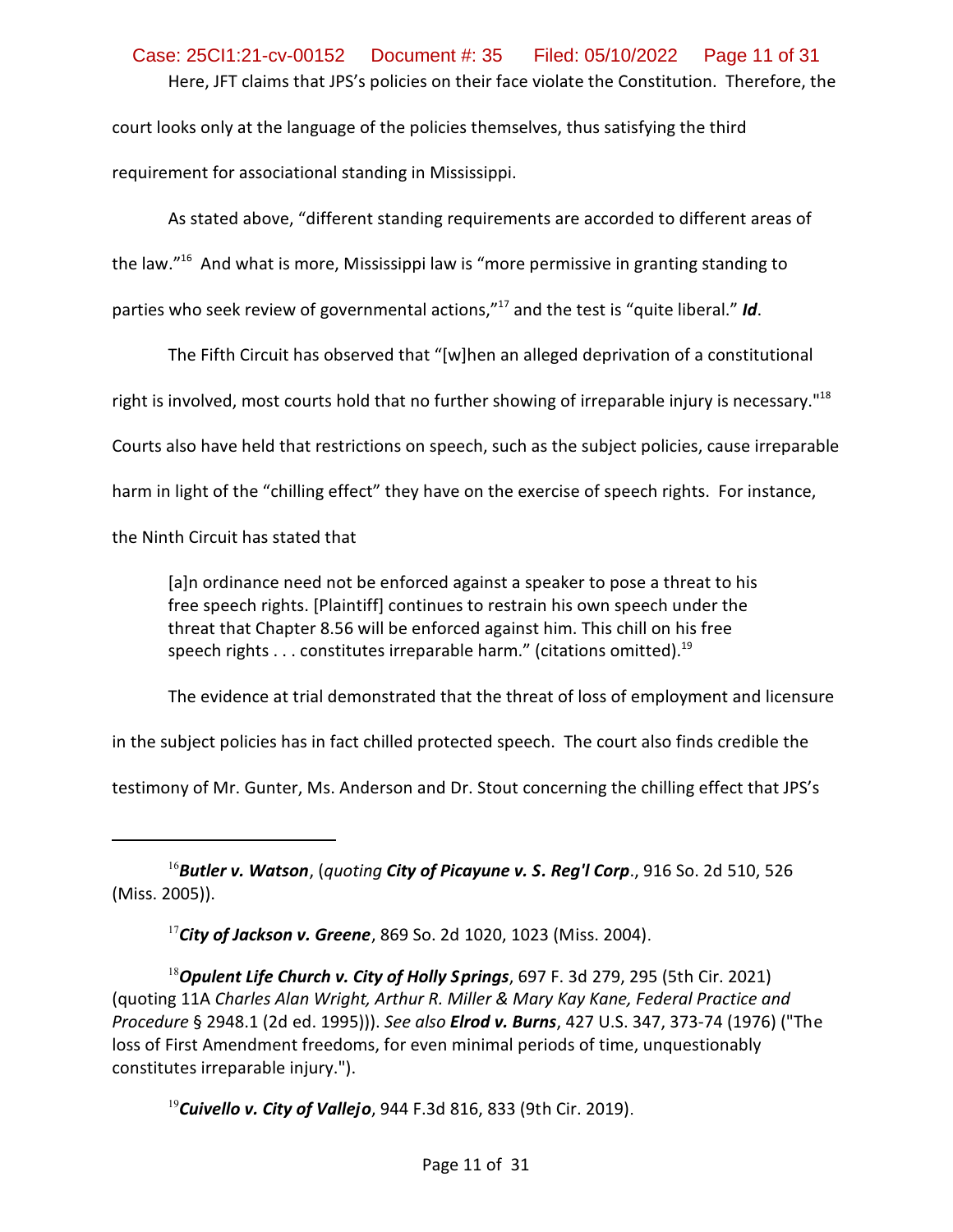policies, trainings, and disciplinary actions has had on their ability to communicate legitimate concerns of JPS employees and JFT members. Case: 25CI1:21-cv-00152 Document #: 35 Filed: 05/10/2022 Page 12 of 31

JPS argues that JFT produced no evidence that any current JPS employee was a member of JFT, and no current member to testify. However, JPS's own witness, Dr. Nalls, testified that it was expected and routine for a new JPS employee to sign up with JFT, and that JFT had made numerous school visits and new employee orientation visits specifically to sign up current employees.

The court also notes that JPS's policies, on their face, would justify the termination of a JPS teacher's employment who chose to testify in this case. JFT's members have a legitimate interest in anonymous free association, including not revealing their identity in this litigation. *20* The evidence presented – both circumstantial and direct – persuades the court that JPS employs current members of JFT, and that those employees are not required to be identified in order for JFT to proceed on their behalf.

For all the reasons stated above, the court finds it has standing both in its own right and on behalf of its members. Accordingly, JPS's motion to dismiss is denied.

# **Mootness**

At JPS's request, the court has taken judicial notice of recent changes to JPS's policies. These changes, JPS argues, render moot the issues before the court. For several reasons, the court disagrees. First, as pointed out in a treatise on Mississippi civil procedure:

<sup>&</sup>lt;sup>20</sup>See, e.g., **Hastings v. North East Ind. School Dist**., 615 F. 2d 628 (5th Cir. 1980) (holding that union cannot be forced to disclose the identity of members, even in a suit brought by the union); *NAACP v. Alabama ex rel. Patterson*, 357 U.S. 449 (1958) (Hostile state cannot compel civil rights organization to disclose its membership).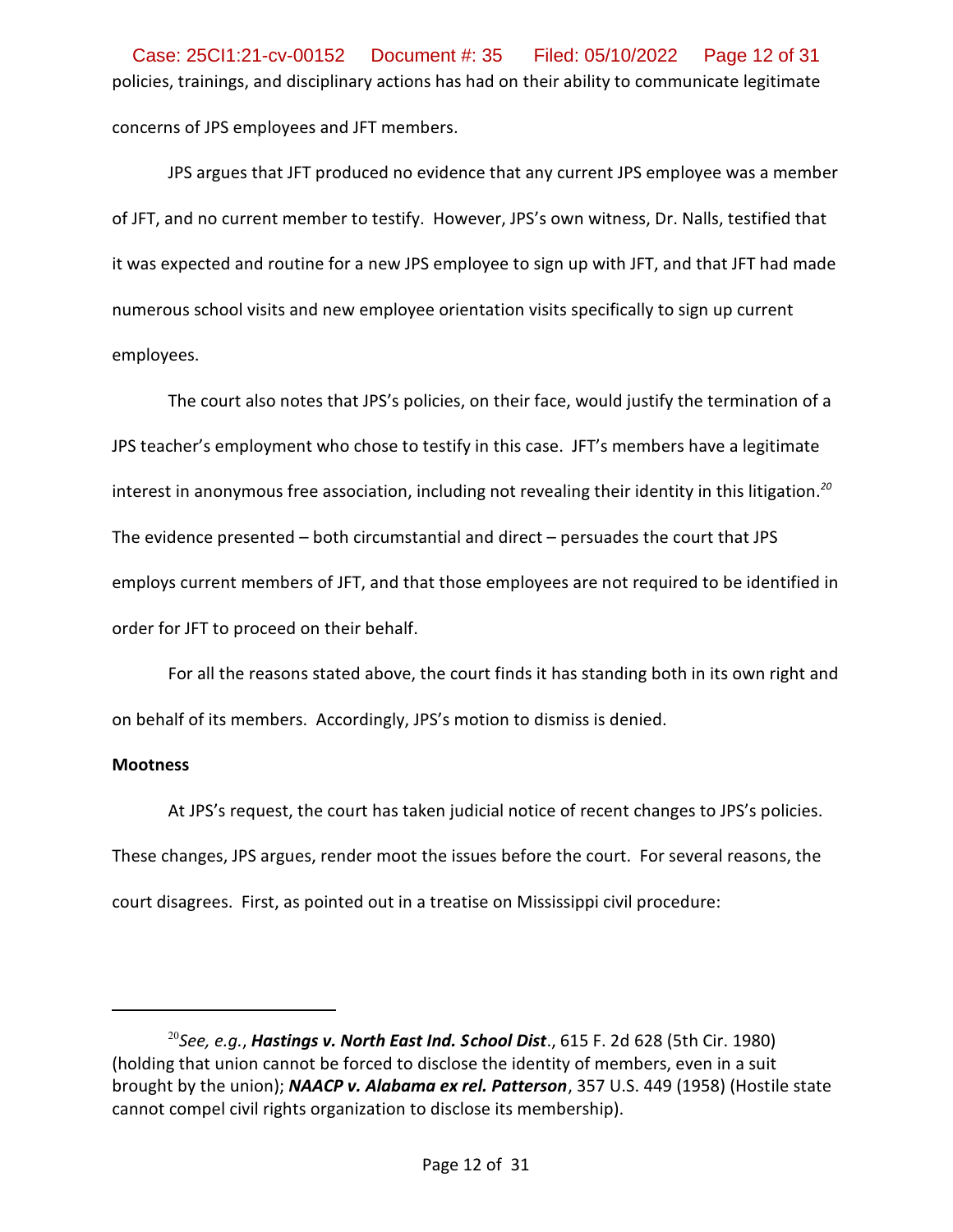Mississippi's mootness doctrine is more relaxed than that enforced in the federal courts. . . . [O]ne reason for this is that Mississippi does not have a Cases or Controversies clause, as does the Federal Constitution." Case: 25CI1:21-cv-00152 Document #: 35 Filed: 05/10/2022 Page 13 of 31

Jeffrey Jackson, 1 *Mississippi Civil Procedure*, § 1:26 (West 2009) (*discussing Activities Ass'n, Inc. v. Coleman*, 631 So.2d 768 (Miss. 1994) and related cases).

Also, in a case applying more restrictive federal law to the mootness doctrine, the Fifth Circuit has held that a defendant "cannot moot a case simply by ending its unlawful conduct once sued."<sup>21</sup> Furthermore, JFT filed its complaint more than a year ago, challenging JPS's policies and alleging them to be unconstitutional. Rather than examining and changing the policies in the early stages of this litigation, JPS waited to change its confidentiality policy – which the court notes is not its only challenged policy – until after the trial while the court was deliberating its decision.

JPS has provided no affidavit or other "absolutely clear" proof necessary to satisfy the "heavy burden of persua[ding]" the Court that JPS will not repeat its unconstitutional actions.<sup>22</sup> Indeed, JPS continues to maintain that its policies do not violate the constitution, highlighting the court's concern that, once this litigation is terminated, it will reinstate its challenged policies.

Nor does the court have confidence that, should the case be dismissed as moot, JPS will cease instructing and training employees that, under its surviving "GBA – Staff Ethics policy," they are prohibited from

• "[d]irecting any criticism of other staff members or of any department of the school system toward the improvement of the school system," except to "the

22 *See Trinity Lutheran Church of Columbia, Inc. v. Comer*, 137 S. Ct. 2012, 2019 n.1 (2017).

<sup>21</sup> *Yarls v. Bunton*, 905 F.3d 905, 910 (5th Cir. 2018).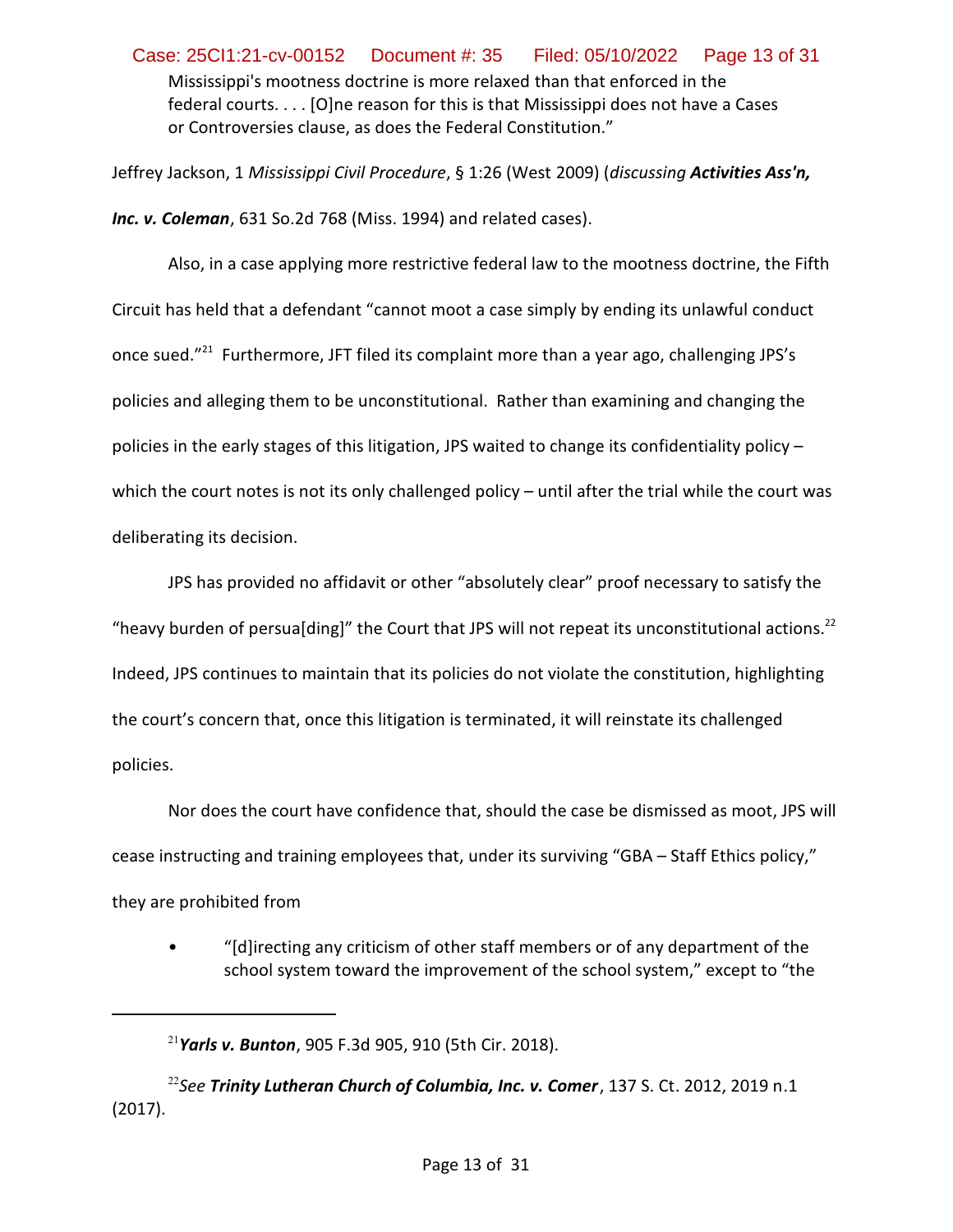particular school administrator who has the administrative responsibility for improving the situation and then to the superintendent, if necessary;" or Case: 25CI1:21-cv-00152 Document #: 35 Filed: 05/10/2022 Page 14 of 31

- divulging information that "is not in the best interest of the district;" or
- sharing information on a "need to know" basis; or
- refraining from "idle gossip or negative commentary to the media, or others within the community."

Furthermore, JPS's change to its definition of "confidential information" does not dilute the unconstitutionality of its GBAA – SOCIAL NETWORKING WEBSITES policy which prohibits "[a]ll employees, faculty and staff of this school district who participate in social networking websites" from posting "any data, documents, photos or inappropriate information on any website or application that might result in a disruption of classroom activity," reserving unto the "Superintendent" the sole, unfettered authority to monitor proposed postings and prohibit them, should they be deemed to be "a disruption of classroom activity." The court finds this requirement that prospective postings be monitored by the Superintendent before they are posted to be an unlawful prior restraint on protected free speech.

While it is true that the mootness doctrine might apply in cases involving corrective conduct by non-governmental parties where the issues are not of public interest, our Supreme Court has held that,

when the "public interest" is at stake, this Court will review an otherwise moot issue if "the question concerns a matter of such nature that it would be distinctly detrimental to the public interest that there should be a failure by the dismissal to declare and enforce a rule for future conduct." *Alford v. Miss. Div. of Medicaid* , 30 So. 3d 1212, 1214 (Miss. 2010) (internal quotation mark omitted) (quoting *Sartin v. Barlow ex rel. Smith*, 196 Miss. 159, 16 So. 2d 372, 376-77 (1944) ); *see also Lafayette Cnty. Bd. of Supervisors v. Third Cir. Drug Ct.* , 80 So. 3d 785, 788 (Miss. 2012).<sup>23</sup>

<sup>23</sup>*Hyundai Motor Am. v. Hutton*, 328 So.3d 592, 608 (Miss. 2021)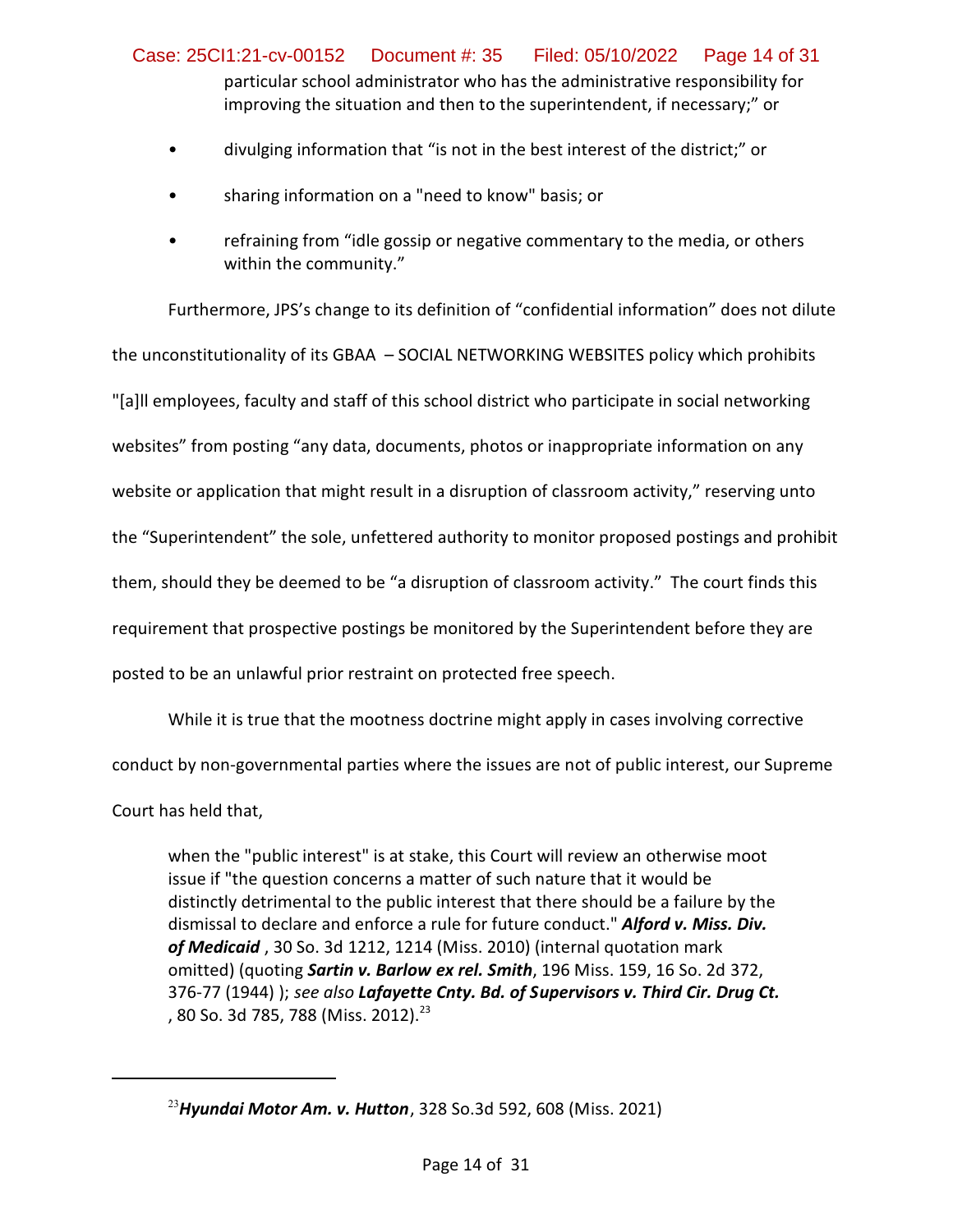# School Board policies that control the operation of public schools and the conduct of Case: 25CI1:21-cv-00152 Document #: 35 Filed: 05/10/2022 Page 15 of 31

schoolteachers and other educational professionals unquestionably are matters of "public interest." Indeed, this court can think of no higher "public interest" than the education and protection of our children, as well as the development of ideas trusted to our public schools where children spend half their waking hours each school day. Moreover, the "public interest" is amplified when school policies tend to frustrate the flow of information – and particularly information critical of the school – to parents, taxpayers, legislators, the press, and other members of the general public.

#### **Injunctive relief.**

The Mississippi Constitution states that "[t]he freedom of speech shall be held sacred."<sup>24</sup> The framers' use of the word "sacred" has led our Supreme Court to declare that the Mississippi Constitution "appears to be more protective of the individual's right to freedom of speech than [is] the First Amendment since [the Mississippi Constitution] makes it worthy of religious veneration."<sup>25</sup> That said, the court doubts JPS's policies would survive, even under the First Amendment's more relaxed analysis.

For instance, the Fifth Circuit analyzed the following policies of a Texas sheriff's department:

Gossiping about affairs of the department, or the members of it, making unauthorized public statements, or the unauthorized revealing of confidential information of any kind, is prohibited. . . .

 $24$ Miss. Const. Art. 3, § 11.

<sup>25</sup>*ABC Interstate Theatres, Inc. v. State*, 325 So. 2d 123, 127 (Miss. 1976); *see also Beavers v. City of Jackson*, 439 F.Supp.3d 824, 829 (Miss. 2020); *Gulf Pub. Co. Inc. v. Lee*, 434 So.2d 687, 696 (Miss. 1983).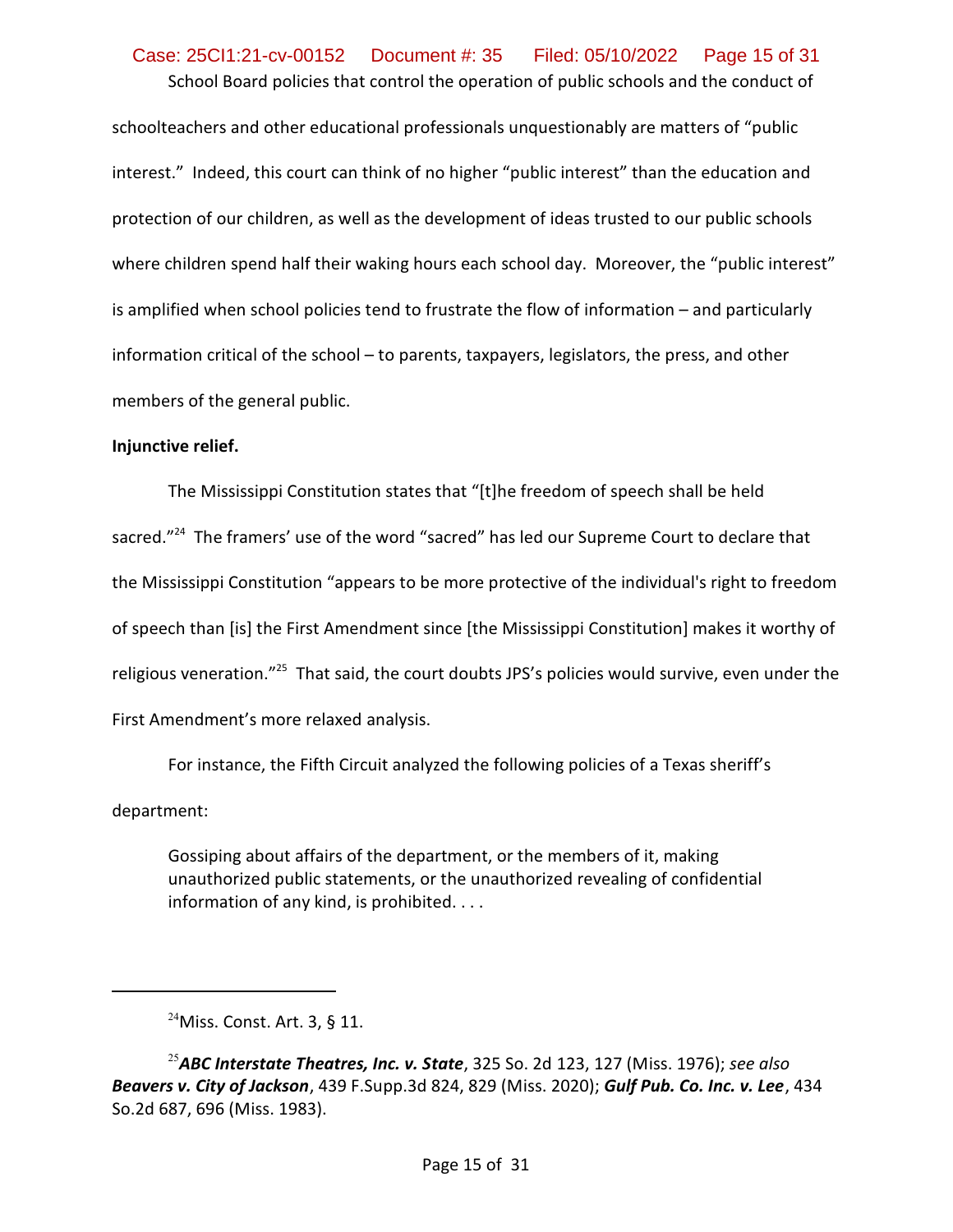No employee of this department will address any statement or remark to any member of the news media that is or could be of a controversial nature. All requests will be referred to the Sheriff even during my absence. . . . Case: 25CI1:21-cv-00152 Document #: 35 Filed: 05/10/2022 Page 16 of 31

No member of this department will discuss any matters pertaining to policy or procedure of this department with any elected official or department head.<sup>26</sup>

In holding the policies unconstitutional, the Fifth Circuit stated that they "[swept] unnecessarily broadly and thereby invade[d] the area of protected freedom;"<sup>27</sup> and that they "explicitly [forbade] acts that departmental employees have a clear constitutional right to do."<sup>28</sup> And as is true in the case before me, the court noted that the department's actions in telling employees about the policies and in enforcing them also served to chill free speech.<sup>29</sup>

Similarly, the Tenth Circuit found a violation of the free speech rights of school employees where the school principal "told [employees] at a mandatory faculty meeting, in a very serious and angry tone, they were not to speak to anyone about school matters and she would prefer for them not to meet together socially at all." $^{30}$  The court finds the policies under review here to be far more restrictive and hostile to the free speech rights of school employees than those at issue in these federal cases applying a more relaxed standard of free speech protection.

<sup>26</sup>*Barrett v. Thomas*, 649 F.2d 1193 (5th Cir. 1981).

<sup>27</sup> *Id*. at 1198 (*quoting NAACP v. Alabama*, 377 U.S. 288 (1964))

<sup>28</sup> *Id*. at 1199.

<sup>29</sup> *Id*.

<sup>30</sup>*Brammer-Hoelter v. Twin Peaks Charter Academy*, 602 F.3d 1175, 1181-1184 (10th Cir. 2010).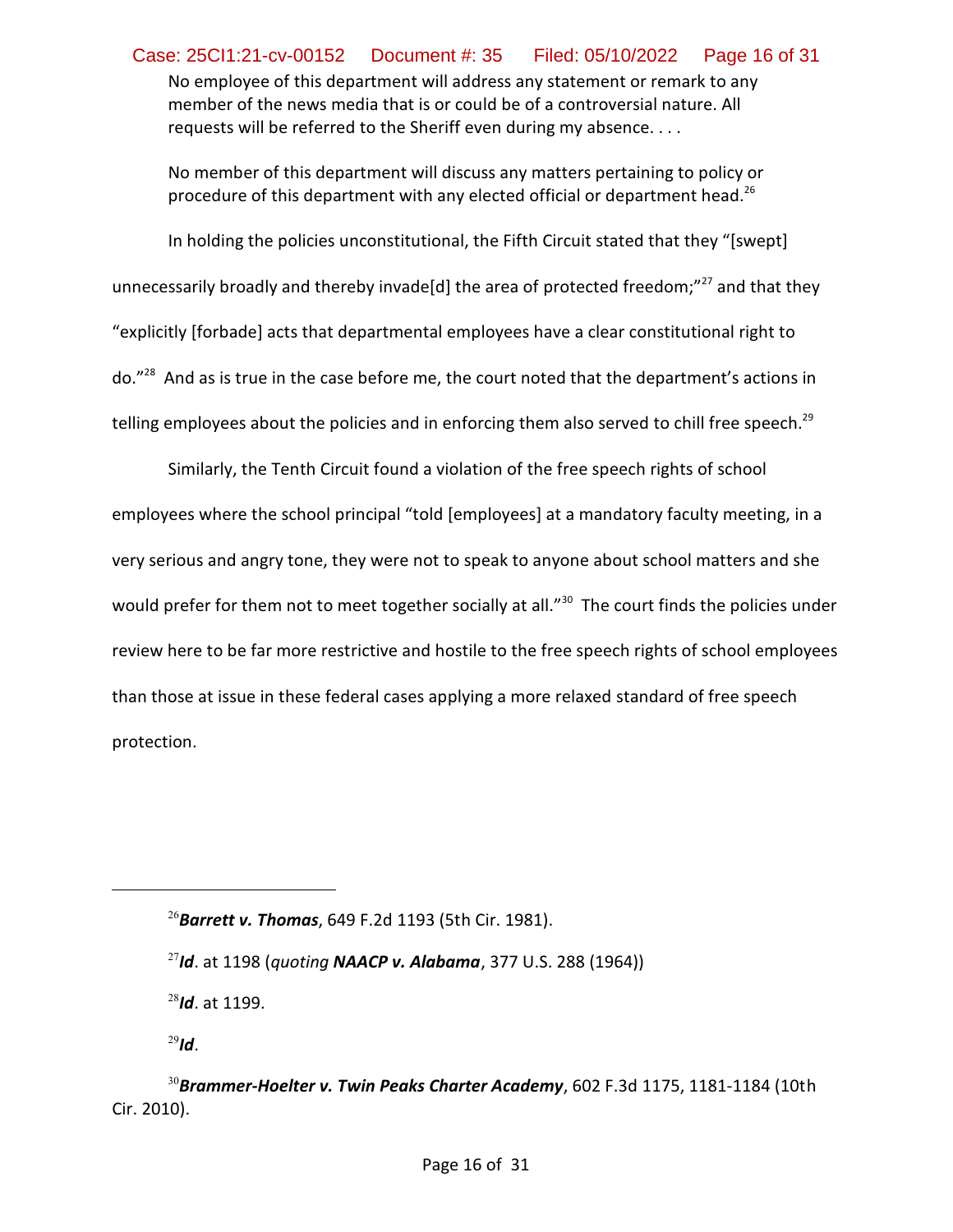# I now turn to the court's findings of fact and conclusions of law as to the specific Case: 25CI1:21-cv-00152 Document #: 35 Filed: 05/10/2022 Page 17 of 31

policies challenged by JFT, beginning with Policy GACC, which provides JPS's sweeping definition of confidential information.

# *GACC – Confidential Information*

Policy GACC drags within its purview "**[a]ll information** that pertains to the district, its employees, its students, its operations, and/or related matters . . . ." [emphasis added]. Apparently not satisfied with labeling "all" information as merely confidential, Policy GACC designates it as "strictly confidential," heightening the threat to JPS employees of termination – and in the case of schoolteachers, with loss of their teaching licenses – for "disclose[ing], divulg[ing] or otherwise compromis[ing] any confidential information" without prior approval.

The court does not doubt that JPS designed GACC's definition of confidential information to protect against disclosure of information rightfully considered confidential; but the policy's language – on its face – goes much too far, requiring schoolteachers and other school employees to seek permission before disclosing "all information that pertains to the district, its employees, its students, its operations, and/or related matters . . . ." This sweeping language trespasses far into territory of protected speech. Accordingly, the court finds this policy to be vague, over-broad, and unconstitutional. The court further finds the policy's requirement that JPS's employees first obtain permission from the "superintendent and/or board of trustees" to be an unconstitutional prior restraint on the employees' constitutional right to exercise protected speech.

# *GBA – Staff Ethics*

JPS's Policy GBA – Staff Ethics states that "the sharing of information . . . should never be downgraded to idle gossip or negative commentary to the media, or others within the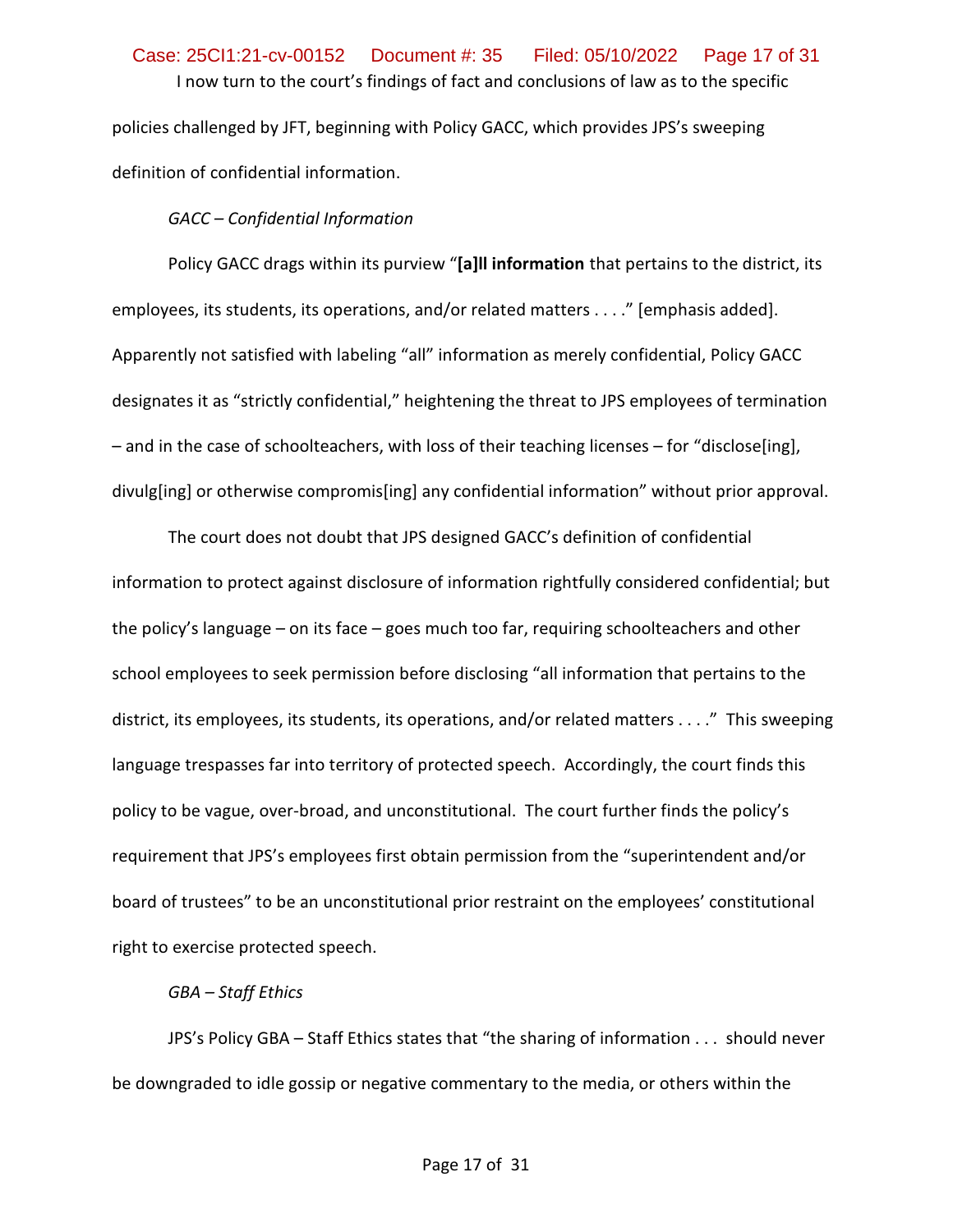community." The court finds this policy to be unconstitutional, not only by prohibiting protected speech, but also by discriminating based on viewpoint. For instance, this policy would prevent teachers and other JPS staff from expressing negative (as opposed to positive) commentary and views to parents, the news media, legislators, and other interested persons. This places off-limits all views of such public-interest information as unsafe or unsanitary school facilities,<sup>31</sup> inappropriate content being taught in the classrooms,<sup>32</sup> and misuse of public property by staff, teachers and/or administrators.<sup>33</sup> The court also finds the policy to be unconstitutionally vague in stating that it is "the obligation of all employees of the school district" not to "divulge information" when "that revelation is not in the **best interest** of the district." Case: 25CI1:21-cv-00152 Document #: 35 Filed: 05/10/2022 Page 18 of 31

*GBAA – Social Networking Websites*

JPS's social networking policy prohibits JPS "employees, faculty and staff . . . who

participate in social networking websites" from posting

any data, documents, photos or **inappropriate information** on any website or application that **might result** in a disruption of classroom activity. This determination will be made by the Superintendent. [Emphasis added].

The policy lacks any guidelines or definition of what information would be deemed

"inappropriate," or what "might result in a disruption of classroom activity." Accordingly, the

 $31$ The court finds that JPS has presented no compelling – or even reasonable – basis for withholding information about unsafe or unsanitary school facilities from the taxpayers who fund, and the legislators who appropriate, the funds to pay for those facilities.

 $32$ The court can think of no information more important to parents than what their children are being taught, both academically and socially, in the public schools. The court finds that filtering such information through school officials is patently unconstitutional.

 $^{33}$ In some cases, these administrators to whom reports must be made under the policy would be the very people responsible for the conduct or conditions that are subject to the complaint.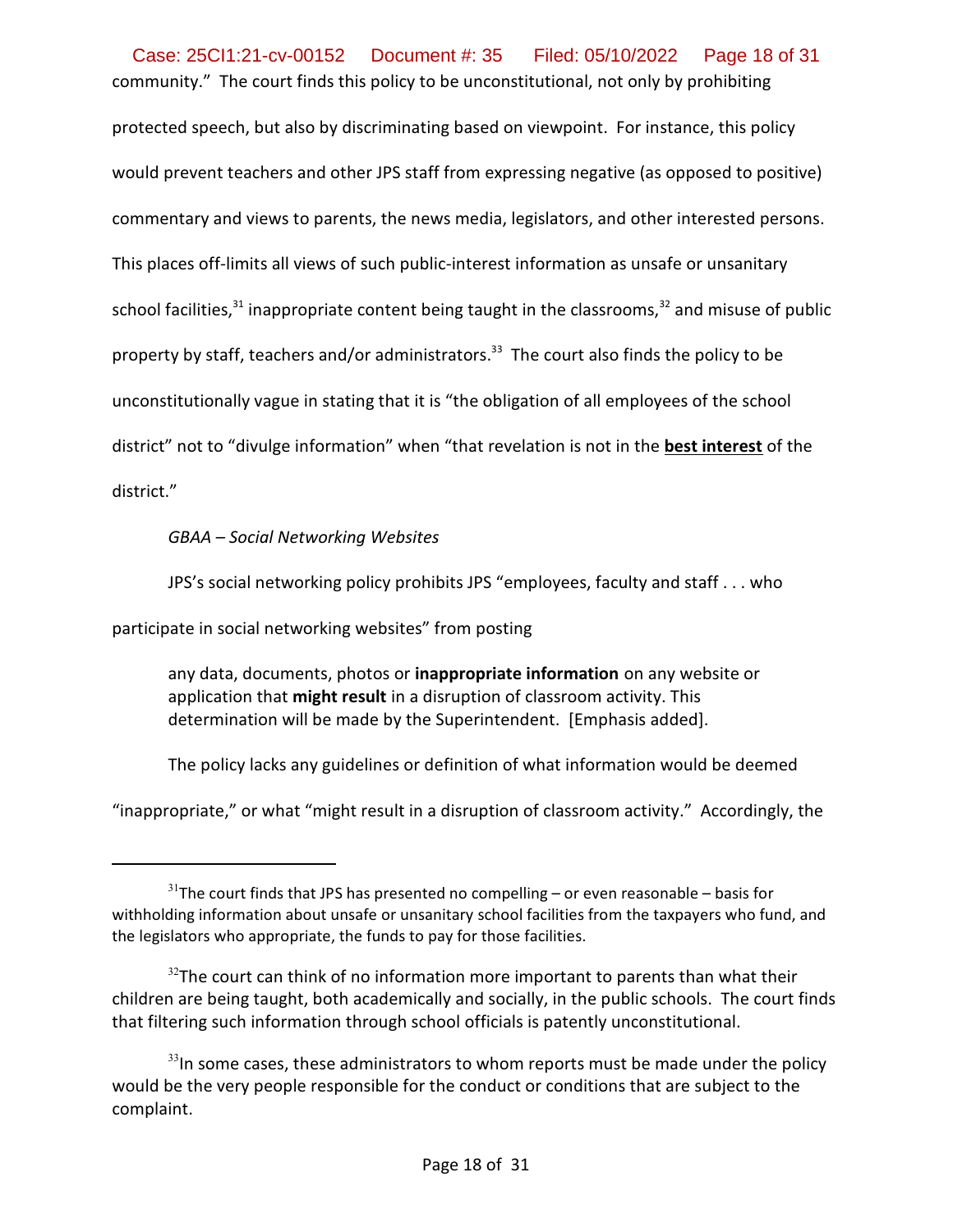court finds this policy to be an unconstitutionally vague restraint on free speech; and the requirement that any speech that might come under the purview of the policy's vague terms be approved at the unfettered discretion of the superintendent presents an unconstitutional prior restraint on protected speech. Case: 25CI1:21-cv-00152 Document #: 35 Filed: 05/10/2022 Page 19 of 31

The court finds from the evidence presented at trial that the policies discussed above are used by JPS to engage in a widespread practice of explicitly forbidding constitutionally protected speech in its annual training and instruction of employees. The court further finds that JPS routinely chills its employees' protected speech in training exercises and instructions, and that administrators have singled out particular viewpoints and speakers for special disapproval, such as "The Cipher Voice" and WAPT News, as indicated by the evidence.

This broad, overreaching policy allowed JPS to forbid employees from talking about the conditions of the buses and other events at work; to forbid JPS employees from taking and publicizing photos of empty, unclean or poorly conditioned buses; to claim that Mr. Gunter violated school policy by giving a media interview about tuberculosis in the schools; and to criticize Dr. Stout for giving a press conference about safety in schools.

While JFT is not pursuing "as applied" claims in this lawsuit, the above instances persuade the court that JPS interprets and enforces its policies in a way that harms JFT by chilling the speech of its members which, in turn, deprives JFT of information necessary to protect its members' interests and fulfill its purposes as a representative labor union for JPS employees. As discussed above, this provides an additional basis for JFT's standing to bring the claims.

JPS's GBA – Staff Ethics policy which forbids "negative commentary to the media, or others within the community" is nothing more than explicit censorship of viewpoints that are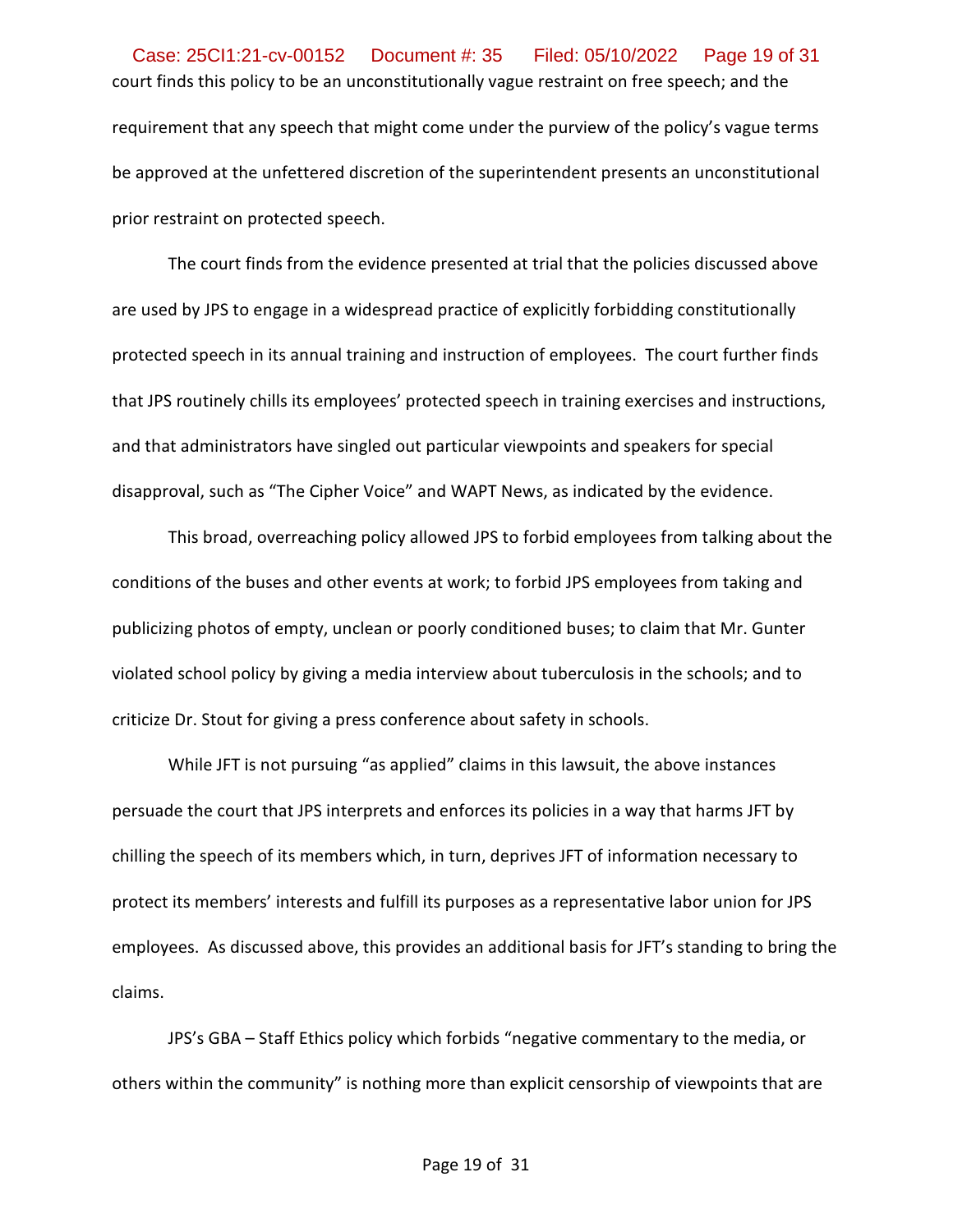disfavored by the government. As such, the court finds the policy violates perhaps one of Case: 25CI1:21-cv-00152 Document #: 35 Filed: 05/10/2022 Page 20 of 31

American jurisprudence's most fundamental free speech principles, as articulated by the

United States Supreme Court:

It is axiomatic that the government may not regulate speech based on its substantive content or the message it conveys. . . . Discrimination against speech because of its message is presumed to be unconstitutional. . . . When the government targets not subject matter, but particular views taken by speakers on a subject, the violation of [free speech rights] is all the more blatant. Viewpoint discrimination is thus an egregious form of content discrimination. The government must abstain from regulating speech when the specific motivating ideology or the opinion or perspective of the speaker is the rationale for the restriction. 34

Viewpoint discrimination is particularly anathema to free speech principles, even where

speech is unprotected, such as "fighting words."<sup>35</sup>

In *Schacht v. United States*, the United States Supreme Court held unconstitutional a

statute that permitted actors in motion pictures and theaters to wear military uniforms only "if

the portrayal does not tend to discredit the armed forces."<sup>36</sup> The Court noted it would have

allowed the statute to stand, had it provided a total prohibition, but a prohibition aimed only

at a viewpoint did not pass constitutional muster.<sup>37</sup>

In *Morgan v. Swanson*, the en banc Fifth Circuit found that prohibiting elementary

school students from distributing religious but not other literature at school was

unconstitutional viewpoint discrimination.<sup>38</sup> And consistent with the United States Supreme

<sup>34</sup>*Rosenberger v. Rector and Visitors of Univ. of Va*., 515 U.S. 819, 828-89 (1995).

<sup>35</sup>*RAV v. St. Paul*, 505 U.S. 377, 381-86 (1992).

36 *Schacht v. United States*, 398 U. S. 58 (1970)

37 *Id.*

<sup>38</sup>*Morgan v. Swanson*, 659 F.3d 359, 401-404 (5th Cir. 2011).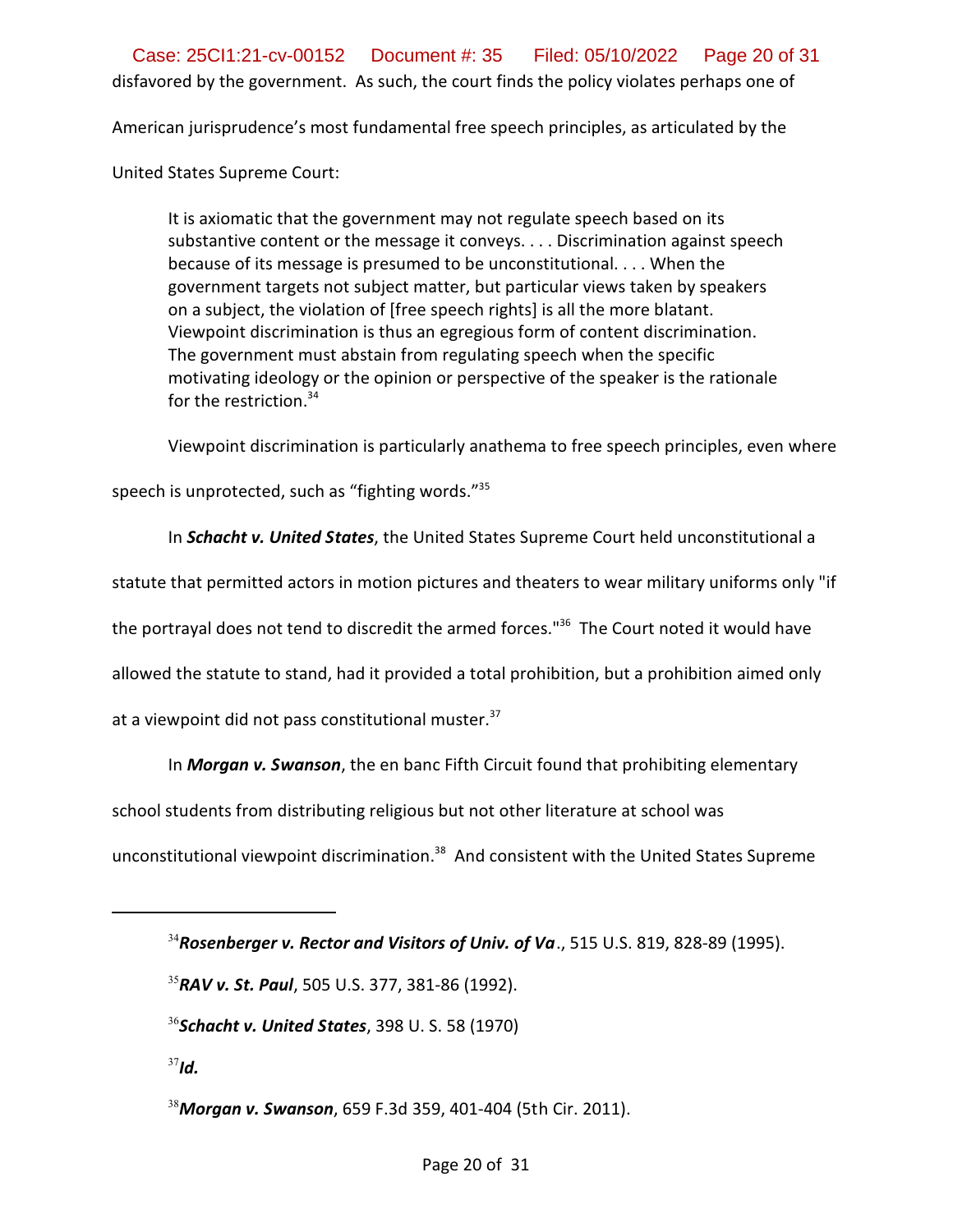Court's holding in *Procunier v. Martinez*, the kind of viewpoint discrimination represented by JPS's policy would be unconstitutional, even in the tightly-controlled environment of a prison. $^{\rm 39}$ Case: 25CI1:21-cv-00152 Document #: 35 Filed: 05/10/2022 Page 21 of 31

#### **Vagueness and Overbreadth**

Additionally, and as stated above, the challenged policies are unconstitutionally vague and overbroad. 40

# *The policies are vague.*

Under analogous federal law,"courts are particularly troubled about vague laws restricting speech of out concern that they will chill constitutionally protected speech."<sup>41</sup> The United States Supreme Court held in *NAACP v. Button* that vague rules threatening punishment "deter [free speech] almost as potently as the actual application of sanctions." $42$ 

In *Button*, the Supreme Court stated that "[b]ecause First Amendment freedoms need breathing space to survive, government may regulate in the area only with narrow specificity." *Id*. The Mississippi Supreme Court has repeatedly explained that a law is unconstitutionally vague if people of "common intelligence must necessarily guess at its meaning and differ as to its application." *E.g*. *Nichols v. City of Gulfport*, 589 So.2d 1280, 1282 (*quoting Connally v. General Const. Co*., 269 U.S. 385, 391 (1926)). And in *Mayor & Board of Aldermen v. Welch*, our Supreme Court stated that

41 Erwin Chemerinsky, *Constitutional Law: Principles and Policies* § 11.2.2 (2d ed.) (2002).

<sup>42</sup>*NAACP v. Button*, 371 U.S. 415, 433 (1963).

<sup>&</sup>lt;sup>39</sup>See e.g. **Procunier v. Martinez**, 416 U. S. 396, 416 (1974) (striking down rule that allowed censorship of outgoing prison mail that "unduly complain" or "magnify grievances").

<sup>40</sup> *See e.g. Edwards v. State*, 294 So.3d 671 (Ct. App. Miss. 2020) (on overbreadth); *Lewis v. State*, 765 So.2d 493, 500 (Miss. 2000) (on vagueness).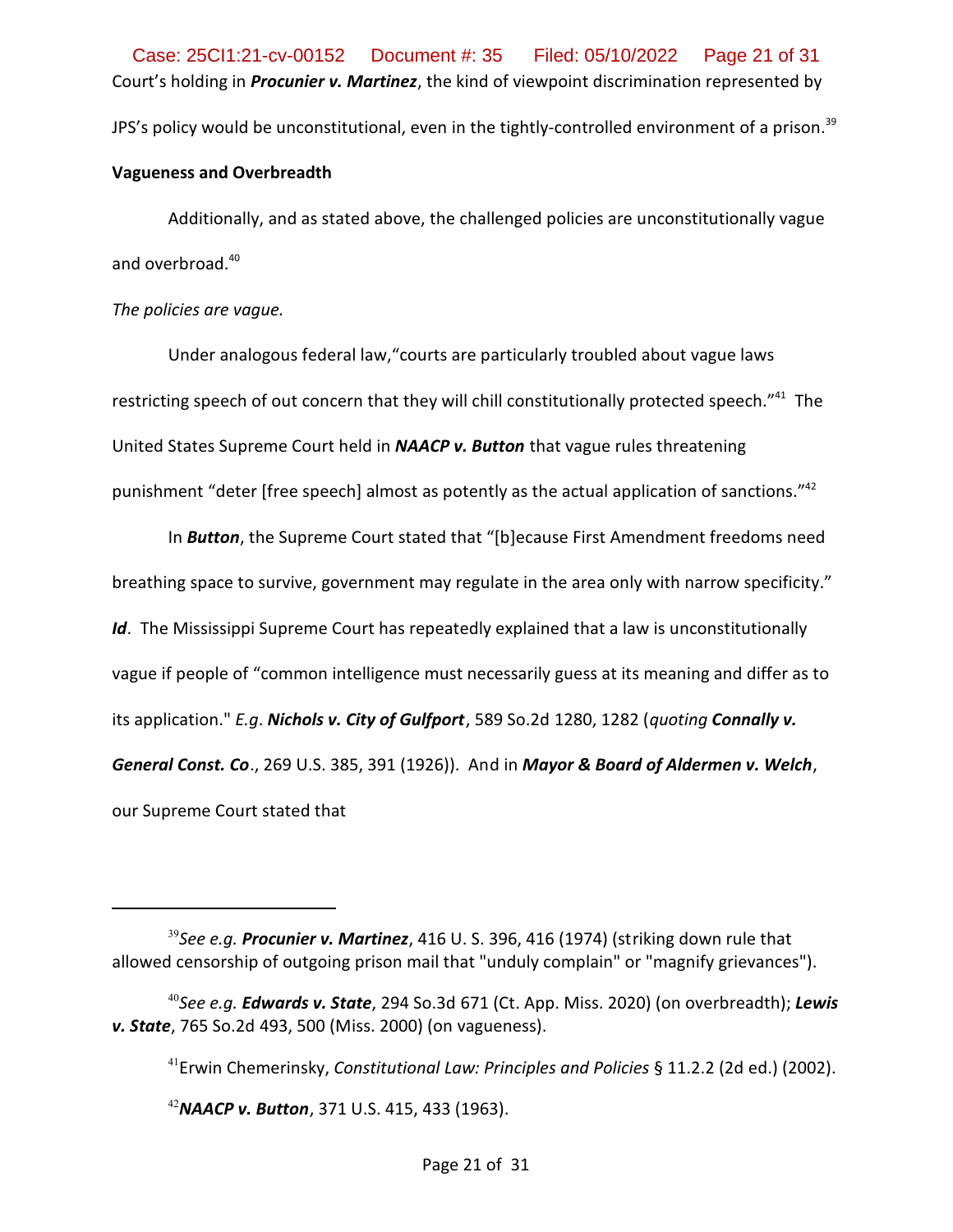[a]governmental enactment is impermissibly vague where it fails to provide persons of ordinary intelligence a reasonable opportunity to understand what conduct it prohibits.<sup>43</sup> Case: 25CI1:21-cv-00152 Document #: 35 Filed: 05/10/2022 Page 22 of 31

# *The policies are overbroad*.

JPS's policies – on their face – not only are vague, but also are overbroad, reaching far beyond the reasonable bounds of its constitutional limits. In addressing the overbreath doctrine, the Mississippi Court of Appeals has held that policies are "facially invalid if [they prohibit] a substantial amount of protected speech."<sup>44</sup>

And in *Seals v. McBee*, the Fifth Circuit held that the overbreadth doctrine is regularly used to invalidate rules which encompass both protected and unprotected speech, where they "[encompass] a substantial number of unconstitutional applications judged in relation to the statute's plainly legitimate sweep." 45

In *Seals*, a statute proscribing "threats" to a police officer was held unconstitutionally broad. The court stated that while "true threats" of bodily harm were unprotected, the plain statutory terms also encompassed protected "threats" such as the threat to engage in litigation or boycotts, rendering the statute unconstitutionally overbroad.

In this case, as in *Seals*, each of the policies at issue "encompasses a substantial number of unconstitutional applications judged in relation to the [policies'] plainly legitimate sweep."

<sup>43</sup>*Mayor & Bd. of Aldermen v. Welch*, 888 So.2d 416, 421 (Miss. 2004) ( citing *Hill v. Colorado*, 530 U.S. 703, 732, 120 S.Ct. 2480, 147 L.Ed.2d 597 (2000) (*citing City of Chicago v. Morales*, 527 U.S. 41, 56-57, 119 S.Ct. 1849, 144 L.Ed.2d 67 (1999) (ordinance prohibiting anyone from remaining "in any one place with no apparent purpose" held unconstitutionally vague)).

<sup>44</sup> *Edwards*, 294 So.3d at 675 (internal quotation omitted).

<sup>45</sup> *Seals v. McBee*, 898 F. 3d 587, 593 (5th Cir. 2018) (quotations and citations omitted); *US v. Stevens*, 559 U.S. 460 (2010).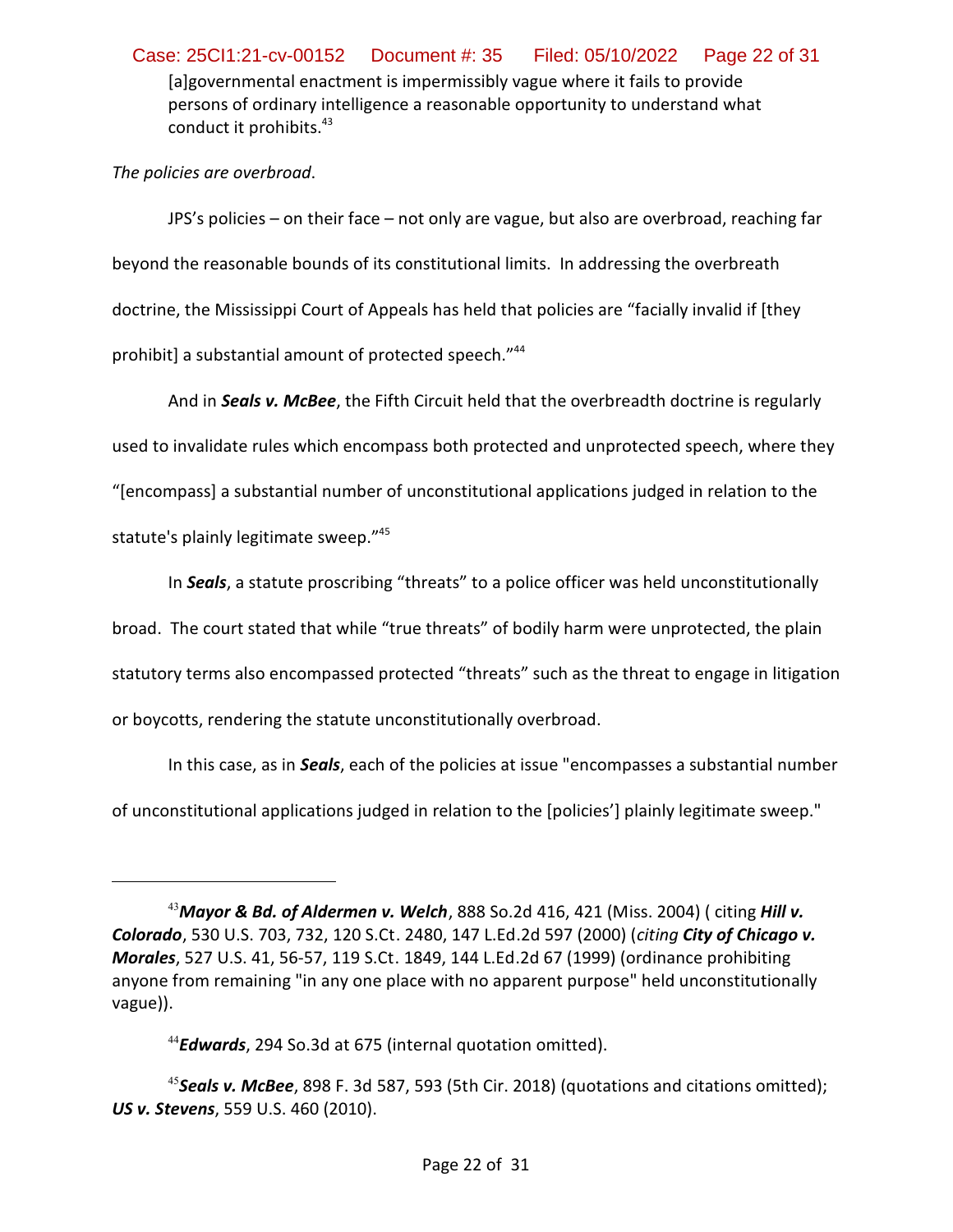# Thus, although JPS can regulate speech which, if unregulated, would compromise its legitimate confidential interests such as the attorney client privilege, or the Family Educational Rights and Privacy Act of 1974 (FERPA), it cannot do so by imposing policies that sweep up "a substantial number of unconstitutional applications" as the court finds to be the case here. Case: 25CI1:21-cv-00152 Document #: 35 Filed: 05/10/2022 Page 23 of 31

# **Prior Restraint**

Every governmental prior restraint on speech is presumptively unconstitutional.<sup>46</sup> Mississippi caselaw defines a "prior restraint" as occurring "when government suppresses speech based on its content before the speech is uttered."<sup>47</sup>

JPS argues that this Court should engage in a balancing of interests of the kind courts undertake in "as-applied" retaliation cases such as *Pickering* and *Garcetti*. The caselaw is clear, however, that these cases have no bearing on facial challenges. $48$ 

In *U.S. v. NTEU*, a union brought a facial challenge seeking to enjoin a rule that prohibited its government employee members from accepting honoraria. The rule did not ban speech; it only forbade compensation. Still, the Court struck down the rule, making it clear that the government's burden in justifying this kind of blanket rule impacting government employee speech was far higher than in an ordinary retaliation case.<sup>49</sup>

Unlike *Pickering* and its progeny, this case does not involve a post hoc analysis of one employee's speech and its impact on that employee's public

<sup>46</sup>*Miss. Comm'n on Judicial Performance v. Wilkerson*, 876 So.2d 1006, 1014 (Miss. 2004) (*citing Southeastern Promotions, Ltd. v. Conrad*, 420 U.S. 546, 558 (1975)); *Jeffries v. State*, 724 So.2d 897 (Miss. 1998) (*citing Nebraska Press Ass'n v. Stuart*, 427 U.S. 539 (1976)).

47 *In re R.J.M.B*., 133 So.3d 335, 343 (Miss. 2013).

48 *Janus v. AFSCME*, 138 S. Ct. 2448, 2473 (2018); *US v. NTEU*, 513 U.S. 454 (1995).

<sup>49</sup>*US v. NTEU*, 513 U.S. 454 (1995).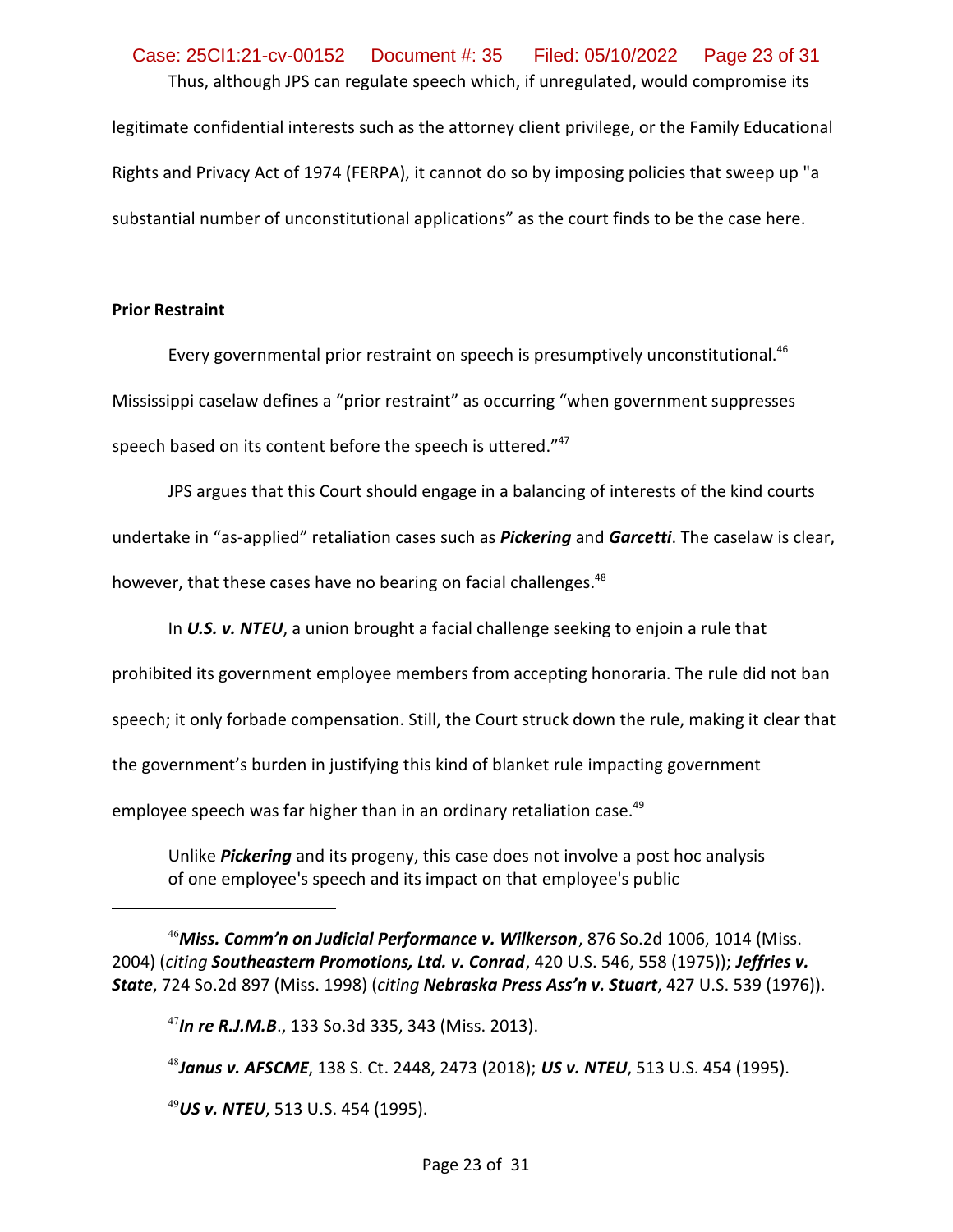responsibilities. Rather, the Government seeks to apply *Pickering* to Congress' wholesale deterrent to a broad category of expression by a massive number of potential speakers. . . . The widespread impact of the honoraria ban, however, gives rise to far more serious concerns than could any single supervisory decision. In addition, unlike an adverse action taken in response to actual speech, this ban chills potential speech before it happens. For these reasons, the Government's burden is greater with respect to this statutory restriction on expression than with respect to an isolated disciplinary action.<sup>50</sup> Case: 25CI1:21-cv-00152 Document #: 35 Filed: 05/10/2022 Page 24 of 31

The instant case involves a far more exacting balancing than under *Pickering*, and "the

government's burden is greater." *Id*.

In *Schwartzwelder v. McNeilly*, for example, the court held that *NTEU* was the correct

framework for analyzing a police department's rule requiring pre-clearance with the Chief of

Police before giving opinion testimony in court on behalf of a criminal defendant.<sup>51</sup> The court

stated:

The present case differs from the typical *Pickering*/*Connick* case in that Order 53-7 restricts employee speech before it occurs, rather than penalizing employee speech after the fact. 52

Thus, the court applied *NTEU* instead of *Pickering* and upheld a preliminary injunction against the policies, finding them likely to be unconstitutional on their face, and in so doing, rejecting an argument that the policies could be justified to "prevent the disclosure of confidential information" because the policies "are ill-suited to serve this end. The Order and Memo do not simply permit the Bureau to prohibit an employee from giving testimony that would reveal

confidential information but rather sweep much more broadly."<sup>53</sup>

52 *Id*. at 235.

53 *Id*. at 239.

<sup>&</sup>lt;sup>50</sup>US v. NTEU, at 466-68 (citations, quotations, and footnotes omitted).

<sup>51</sup> *Schwartzwelder v. McNeilly*, 297 F.3d 228 (3rd Cir. 2002).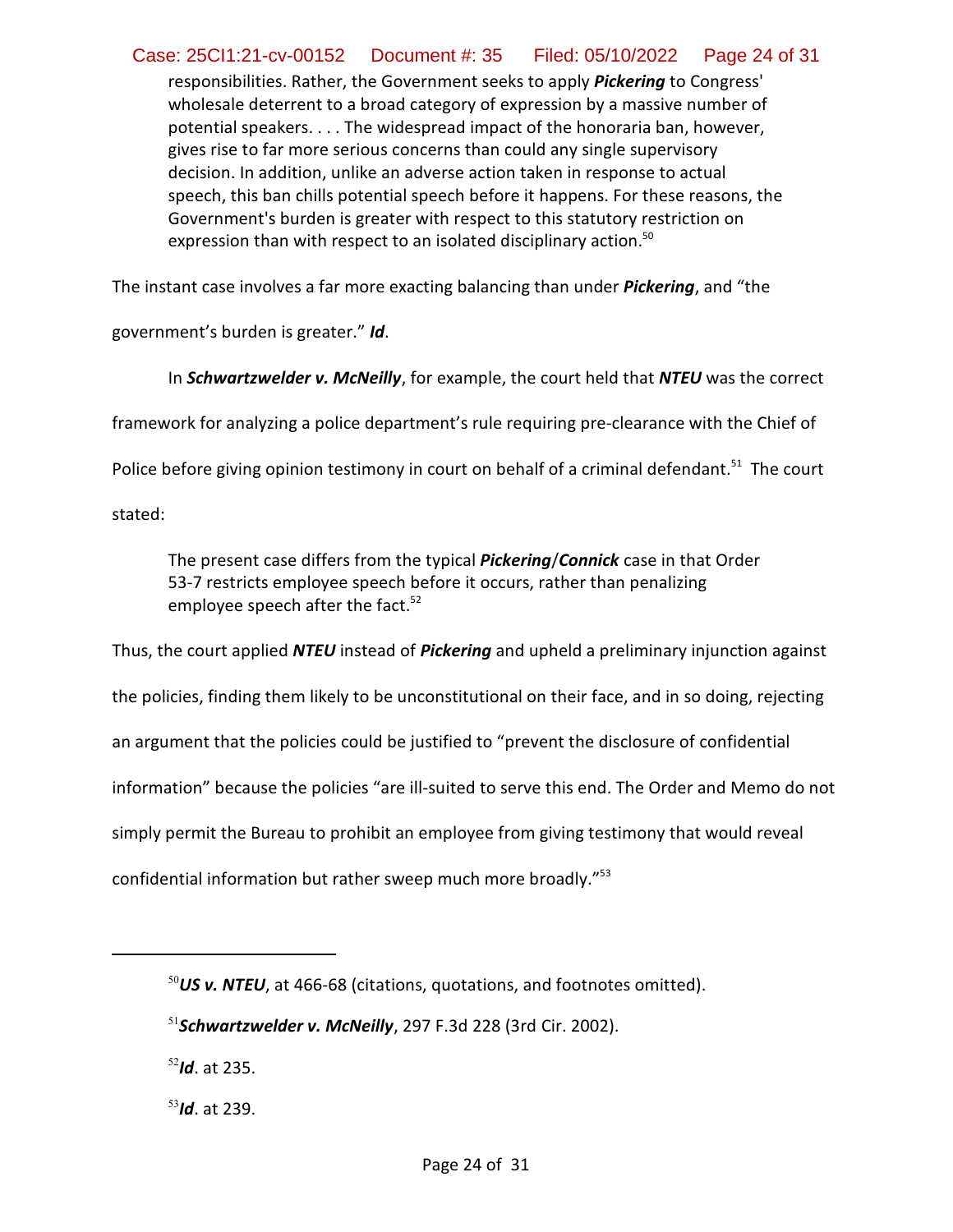rearticulating the *NTEU* test and holding *Pickering* inapplicable to "general rules" limiting

employee speech:

While we have sometimes looked to *Pickering* in considering general rules that affect broad categories of employees, we have acknowledged that the standard *Pickering* analysis requires modification in that situation. A speech-restrictive law with "widespread impact," we have said, "gives rise to far more serious concerns than could any single supervisory decision." Therefore, when such a law is at issue, **the government must shoulder a correspondingly "heav[ier]" burden, and is entitled to considerably less deference in its assessment that a predicted harm justifies a particular impingement on First Amendment rights**. 54

Thus, "[t]he end product of those adjustments is a test that more closely resembles exacting

scrutiny than the traditional *Pickering* analysis."<sup>55</sup>

"Exacting scrutiny" is a high burden, and courts routinely strike down rules which limit

government employee speech. For example, in the recent case of *Liverman v. City of*

*Petersburg*, a police department had a social media policy which forbade

the dissemination of any information on social media 'that would tend to discredit or reflect unfavorably upon the [Department]' [including] '[n]egative comments on the internal operations of the Bureau' . . . or on the 'specific conduct of supervisors or peers.'<sup>56</sup>

The court noted that this was "a virtual blanket prohibition on all speech critical of the

government employer" and further noted "the astonishing breadth of the social networking

policy's language."<sup>57</sup> The policy was held unconstitutional.

55 *Id.*

57 *Id*.

<sup>&</sup>lt;sup>54</sup>**Janus v. AFSCME** at 2472 (citations omitted) (emphasis added).

<sup>56</sup> *Liverman v. City of Petersburg*, 844 F. 3d 400, 408 (4th Cir. 2016).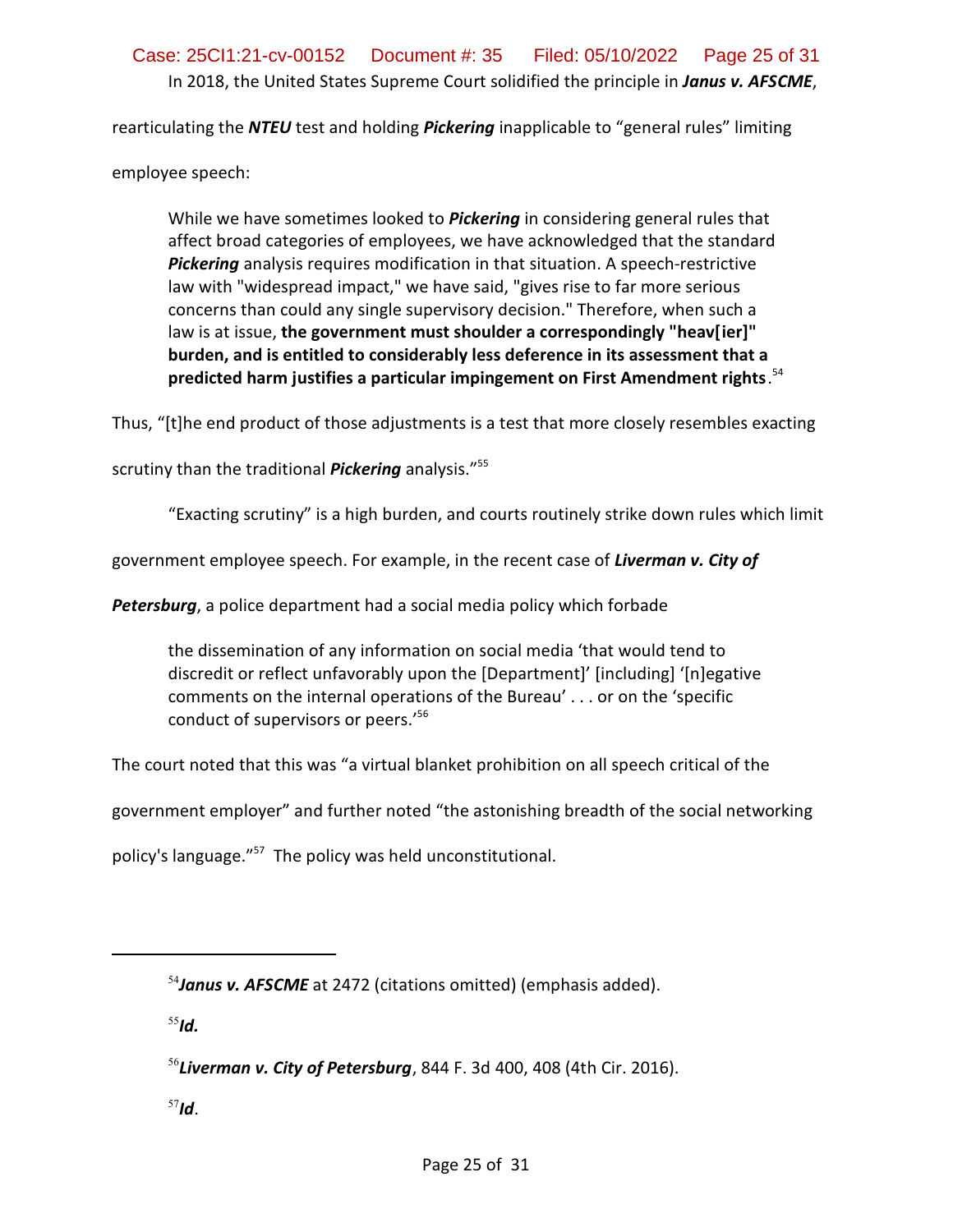# Likewise, in *Moonin v. Tice*, the K9 Chief sent an email stating that "all communication" Case: 25CI1:21-cv-00152 Document #: 35 Filed: 05/10/2022 Page 26 of 31

by "line employees" with outside persons about the work was to

be expressly forwarded for approval to [the] chain-of-command. Communication will be accomplished by the appropriate manager/commander if deemed appropriate. Any violation of this edict will be considered insubordination and will be dealt with appropriately.<sup>58</sup>

The *Moonin* court held that the rule was unconstitutional because

[t]he troopers' freedom to offer their informed opinions about the direction of the K9 program on their own time, as concerned citizens, is a prerogative that the First Amendment protects but that Tice's edict forbids.<sup>59</sup>

The parallel of the facts in *Moonin* to those in the case before this court is both striking and

instructive.

The same concerns apply to public schools. In *Brammer-Hoelter v. Twin Peaks Charter*

*Academy*, the principal of the school "directed teachers not [to] discuss school matters with

anyone." This instruction was held unconstitutional.<sup>60</sup>

And in *Luethje v. Peavine School District of Adair County*, the School Board policy

instructed cafeteria workers "[i]f you have any problems, consult [the principal]. Don't take any school problems other places, or discuss it [sic] with others." This policy also was held unconstitutional.<sup>61</sup>

The court also notes that this case involves union speech, which under federal constitutional analysis, enjoys heightened constitutional protection because, "[w]hen a large

59 *Id*. at 864.

61 *Luethje v. Peavine School District of Adair County*, 872 F.2d 352 (10th Cir. 1989).

<sup>58</sup>*Moonin v. Tice*, 868 F. 3d 853, 859 (9th Cir. 2017).

<sup>60</sup>*Brammer-Hoelter v. Twin Peaks Charter Academy*, 602 F.3d 1175, 1181-1184 (10th Cir. 2010).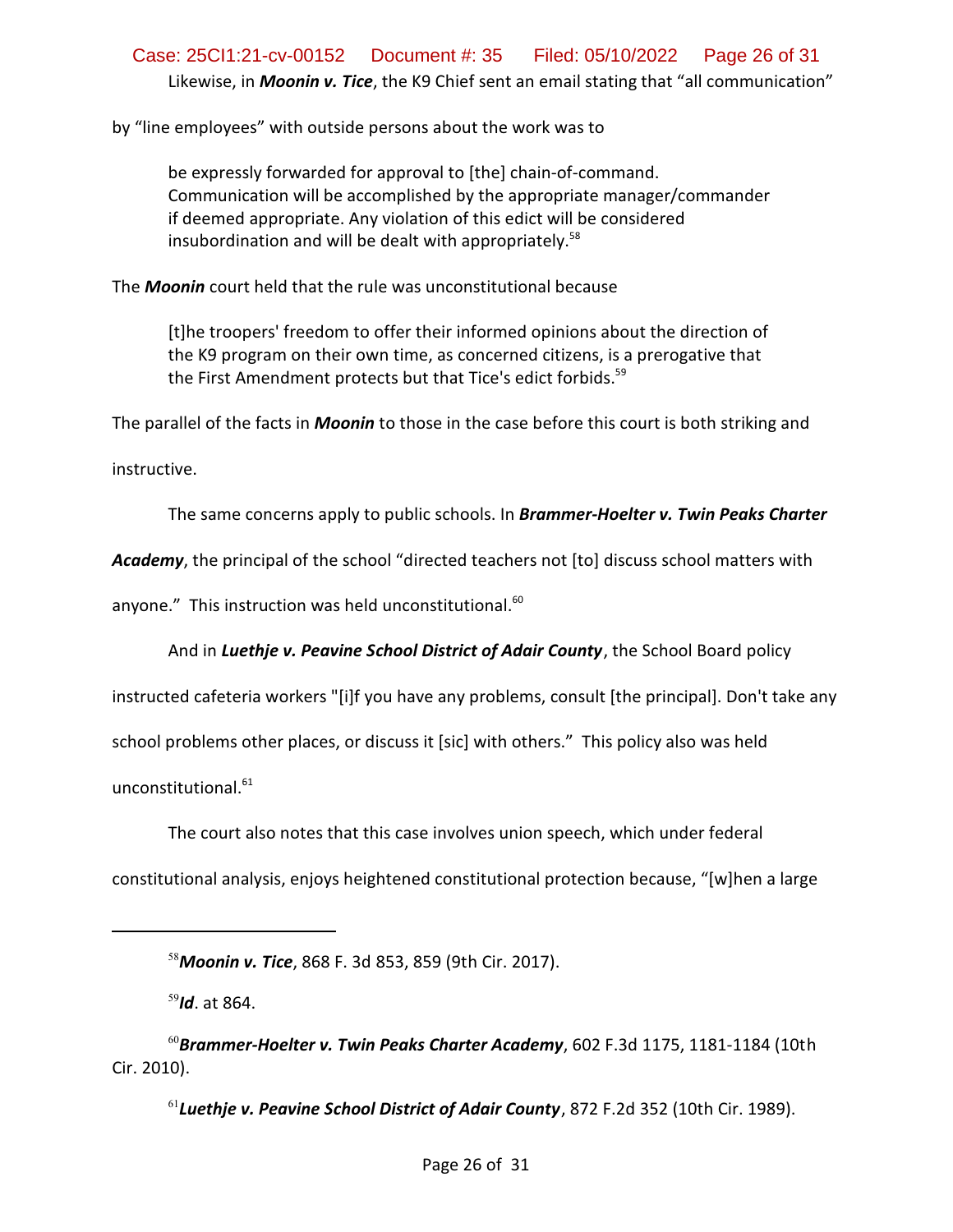number of employees speak through their union, the category of speech that is of public concern is greatly enlarged, and the category of speech that is of only private concern is substantially shrunk [sic]."<sup>62</sup> Case: 25CI1:21-cv-00152 Document #: 35 Filed: 05/10/2022 Page 27 of 31

Finally, in addition to the policies' direct threat of loss of employment, the Court must consider the additional free speech implications of these policies for teachers in light of the risk, not only of losing their employment, but also their license to teach under the Mississippi Department of Education's state ethics rules. Standard 9 provides that it is unethical for a teacher to violate "local school board policies related to confidentiality" and "confidentiality agreements required by . . . local policy." Violations of these rules can result in temporary or permanent loss of a license to teach. 63

Thus, in addition to losing their jobs, teachers can lose their licenses to teach if they are found to have violated the policies at issue in this case. For this reason, the policies cannot be analyzed solely as government employment rules, but must also be analyzed according to the jurisprudence applying heightened scrutiny to professional licensure rules that restrict free speech. 64

Applying the applicable standard, the policies at issue here are not narrowly tailored to serve a compelling government interest, and as such are unconstitutional as a restriction on the protected speech of licensed professionals.

<sup>62</sup> *Janus*, 123 S. Ct. at 2473.

<sup>63</sup> *See* Miss. Code Ann. § 37-3-2 (4) & (11).

<sup>64</sup> *See, e.g*., *Miss. Com'n on Judicial Perf. v. Wilkerson*, 876 So. 2d 1006 (Miss. 2004) (canon censoring Judge on pain of removal is a prior restraint subject to heightened scrutiny); *see also Edenfield v. Fane*, 507 U.S. 761, 775 (1993) (striking down a no-solicitation ethics rule concerning accountants).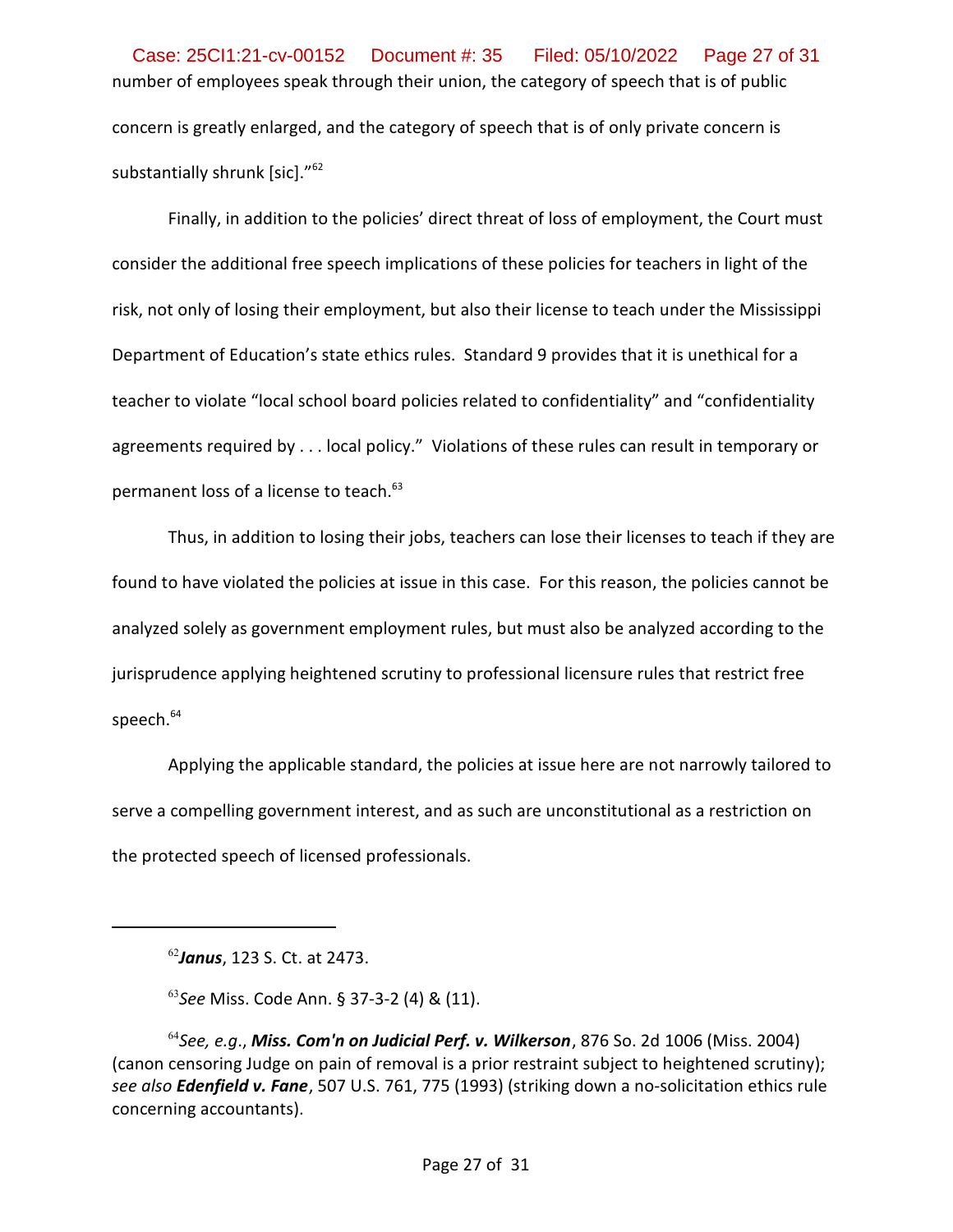The final issue to be addressed is JFT's claim that it suffered retaliation. The court finds some evidence on this claim, but not enough to justify a finding that actionable retaliation has occurred.

#### **The public interest is served by an injunction.**

Free speech is an important public interest. As one court explained, "free speech rights

are included among those recognized as important rights affecting the public interest."<sup>65</sup>

Moreover, in addition to its general interest in free speech, the public also has a specific

interest in public education.<sup>66</sup> As such, the public interest in free speech around public

education issues is substantial.

The court repeats for emphasis the United States Supreme Court's finding that policies

which were similar to JPS's "impose[] a significant burden on the public's right to read and hear

what the employees would otherwise have written and said." $^{67}$  This harm to the public

interest is especially profound in the realm of public education.

Teachers are, as a class, the members of a community most likely to have informed and definite opinions as to how [schools should be operated]. Accordingly, it is essential that they be able to speak out freely on such questions without fear of retaliatory dismissal.<sup>68</sup>

66 *E.g. Moore v. Tangipahoa Parish Sch. Bd*., 507 Fed.Appx. 389, 412 (5th Cir. 2013); *Crosson v. Carrollton City Sch. Dist*., 478 F.Supp.3d 1255, 1266 (N.D. Ga. May 28, 2020).

<sup>67</sup>*NTEU*, 466 U.S. at 470.

68 *Pickering v. Board of Education*, 391 U.S. 563, 572 (1968).

<sup>65</sup> *Family Planning Specialists Medical Group, Inc. v. Powers*, 39 Cal. App. 4th 1561, 1568 (Cal. Ct. App. 1995). *See also Walsh v. Ward*, 991 F.2d 1344, 1346 (7th Cir. 1993); *New Era Publs. Int'l, ApS v. Henry Holt & Co*., 873 F.2d 576, 582 (2d Cir. 1989); *Thomas v. Varnado*, No. 20-2425, 2020 U.S. Dist. LEXIS 187818 at \*14 (E.D. La. Oct. 9, 2020); *State v. Jackson*, 224 Ore. 337 (Ore. 1960).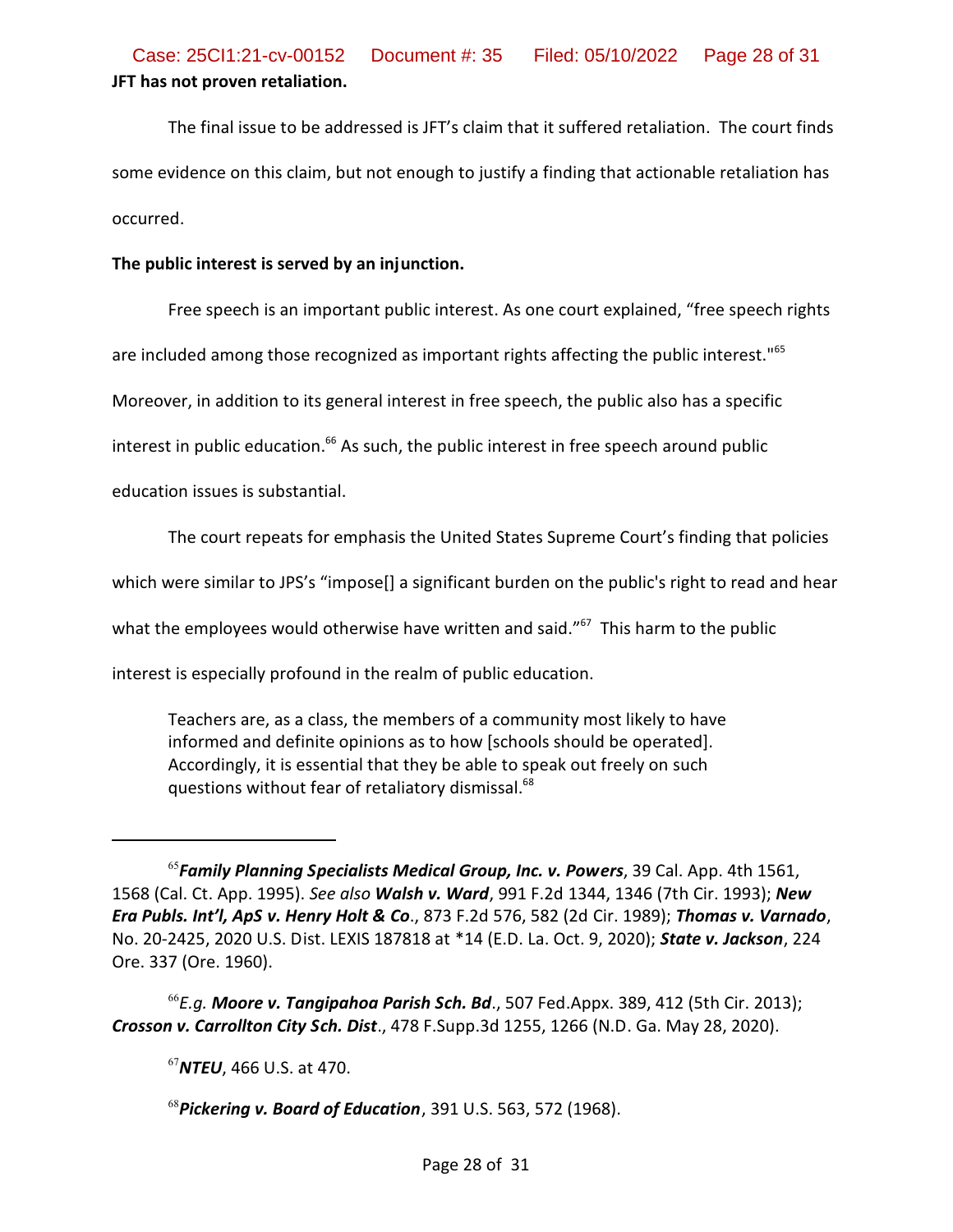The court finds not only that JPS's policies violate the Mississippi Constitution, but also Case: 25CI1:21-cv-00152 Document #: 35 Filed: 05/10/2022 Page 29 of 31

that they gravely threaten the public interest in public education. By silencing its teachers,

staff, employees, and their organizational advocate, JPS deprives its students, their parents,

and other interested parties such as legislators and taxpayers, of important information

necessary to fully understand and take part in their public education system, and meaningfully

call for its improvement where and when needed.

#### **DECLARATORY JUDGMENT**

For the reasons stated above, the court hereby issues a declaratory judgment, finding

that:

JPS's GACC – Confidentiality policy in its entirety, and the portions of GBA – Staff Ethics and GBAA – Social Networking Websites policies enjoined below, violate Article 3, Section 11 and Article 3, Section 13 of the Mississippi Constitution, in that the court finds them to unconstitutionally restrict the protected speech of JPS's employees, and to be a prior restraint on free speech; and by restricting JPS's employees' speech, the enjoined policies unconstitutionally restrict JPS employees' right to petition their government.

#### **PERMANENT INJUNCTION**

For these reasons stated herein, JPS is hereby PERMANENTLY ENJOINED from enforcing

the following portions of the following policies:

JPS is hereby PERMANENTLY ENJOINED from enforcing GACC – CONFIDENTIAL INFORMATION in its entirety, and is further enjoined from using the policy's definition of confidential information to enforce any other JPS policy.

JPS is hereby PERMANENTLY ENJOINED from enforcing the following prohibited conduct under its GBA – STAFF ETHICS policy:

Directing any criticism of other staff members or of any department of the school system toward the improvement of the school system [to anyone other than] the particular school administrator who has the administrative responsibility for improving the situation and then to the superintendent, if necessary.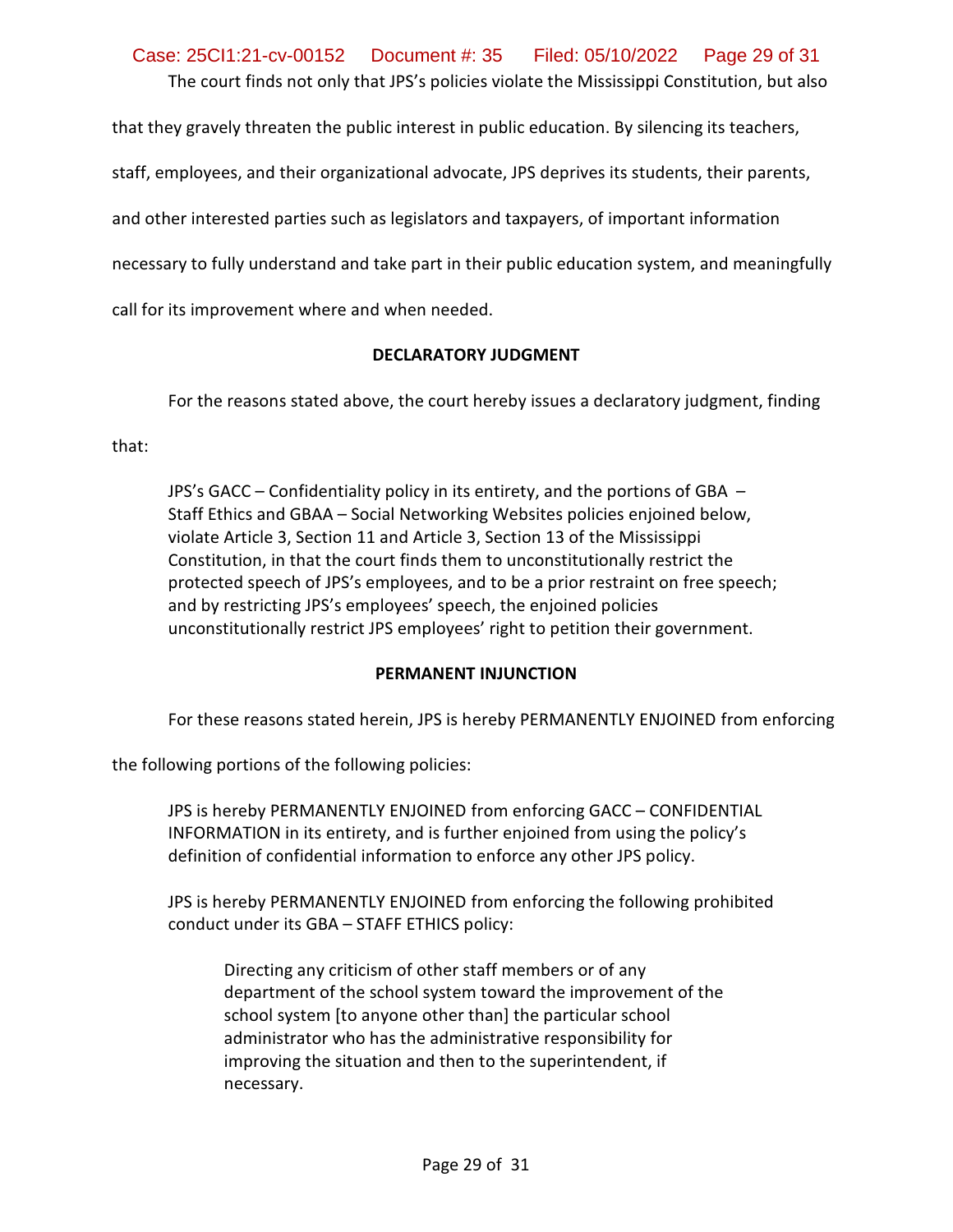Sharing of information . . . downgraded to idle gossip or negative commentary to the media, or others within the community.

Unauthorized disclosure or use of confidential school information . . . .

JPS is hereby PERMANENTLY ENJOINED from enforcing the following portions of GBAA – SOCIAL NETWORKING WEBSITES:

All employees, faculty and staff of this school district who participate in social networking websites shall not post any data, documents, photos or inappropriate information on any website or application that might result in a disruption of classroom activity. This determination will be made by the Superintendent. . . . Violation of any of these policies may result in disciplinary action, up to and including termination. Do not share confidential information whether it is internal school discussions or specific information about students or other staff. . . . Do not write about colleagues or students without their expressed permission.

JPS is further PERMANENTLY ENJOINED from disciplining, terminating, or otherwise

penalizing any of its employees for future violations the aforementioned policies.

JPS is further PERMANENTLY ENJOINED from instructing, training, or otherwise

informing employees that they are not permitted to contact the media, the public, parents, law

enforcement, or anyone else about information concerning, or issues arising in, the schools,

provided that nothing in this order shall prohibit JPS from enacting policies and/or taking such

actions as are necessary to comply with all local, state, and/or federal laws including, but are

not limited to, the Federal Educational Rights and Privacy Act of 1974, and as are necessary for

JPS to maintain its attorney-client privilege.

JPS is ORDERED to provide written notice of this order to all JPS employees within 14

days of its entry, and to pay all costs of this litigation.